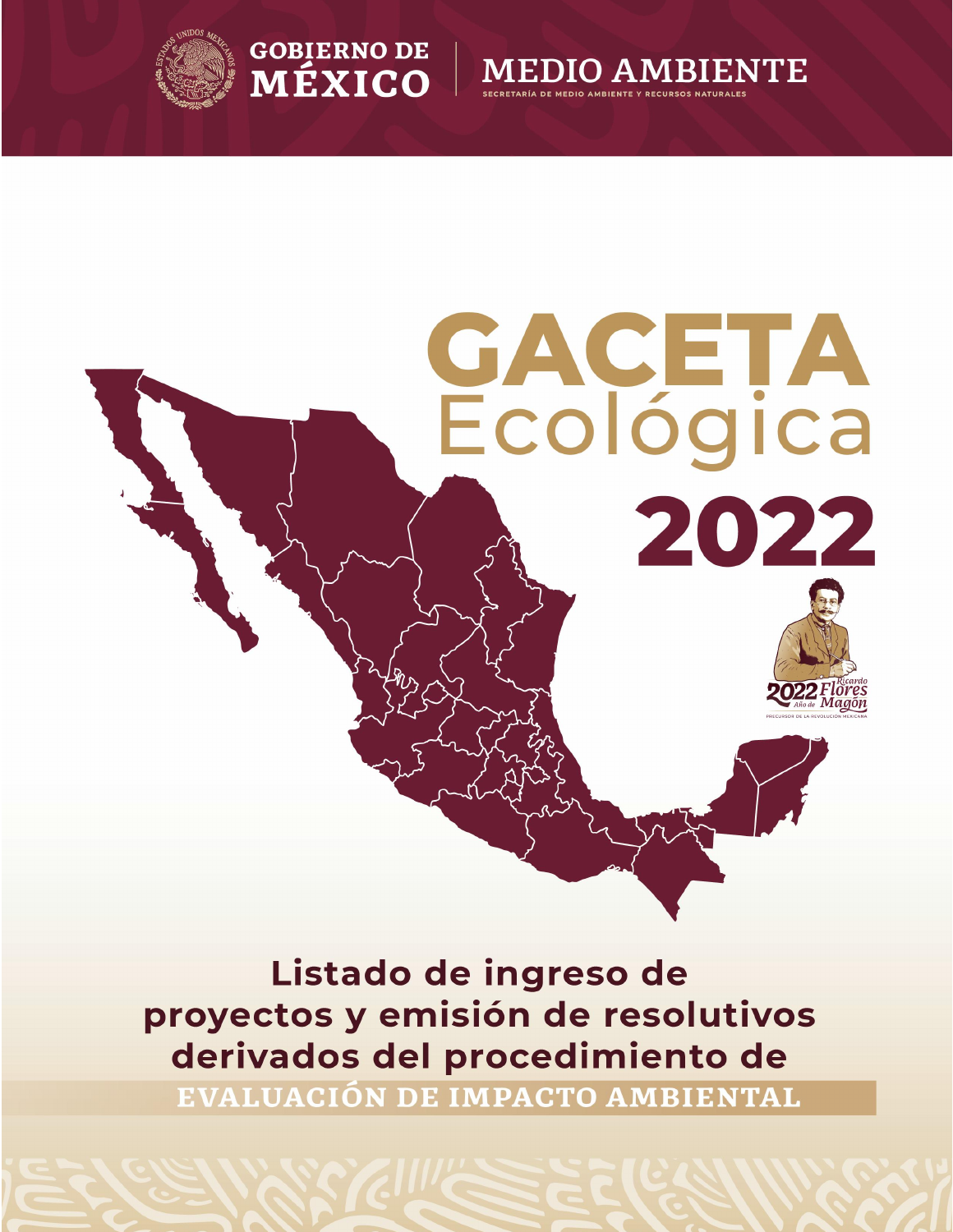

Ciudad de México, a 10 de febrero de 2022

EN CUMPLIMIENTO A LO ESTABLECIDO EN LA FRACCIÓN I DEL ARTÍCULO 34, DE LA LEY GENERAL DEL EQUILIBRIO ECOLÓGICO Y LA PROTECCIÓN AL AMBIENTE Y AL ARTÍCULO 37 DE SU REGLAMENTO EN MATERIA DE EVALUACIÓN DEL IMPACTO AMBIENTAL SE PUBLICAN LOS SIGUIENTES LISTADOS:

1) PROYECTOS INGRESADOS AL PEIA EN LADGIRA, DEL 03 AL 09 DEFEBRERO DEL 2022 (INCLUYE EXTEMPORÁNEOS).

| No. | <b>ENTIDAD</b>  | <b>MUNICIPIO</b> | <b>CVE. PROYECTO</b> | <b>PROMOVENTE</b>                                                                           | <b>PROYECTO</b>                                                                                                                                                                                                     | <b>MODALIDAD</b> | <b>FECHA DE</b><br><b>INGRESO</b> |
|-----|-----------------|------------------|----------------------|---------------------------------------------------------------------------------------------|---------------------------------------------------------------------------------------------------------------------------------------------------------------------------------------------------------------------|------------------|-----------------------------------|
|     | <b>COAHUILA</b> | RAMOS ARIZPE     | 05CO2022V0001        | <b>CONCESIONARIA</b><br><b>AUTOPISTA</b><br><b>MONTERREY</b><br>SALTILLO, S. A. DE C.<br>V. | AMPI IACIÓN Y<br>MODERNIZACIÓN DEL<br><b>LIBRAMIENTO</b><br>NORPONIENTE DE SALTILLO.<br><b>TRAMO ENTRONOUE</b><br>TORREÓN – ENTRONOUE<br>OJO CALIENTE – UBICADO<br>EN LOS MUNICIPIOS DE<br>SALTILLO Y RAMOS ARIZPE. | MIA.-REGIONAL    | 06-ENE-22                         |

ELEMENTOS QUE INTEGRAN EL PROYECTO: EL PROYECTO CONSISTE EN LAAMPLIACIÓN Y MODERNIZACIÓN DEL LIBRAMIENTO NORPONIENTE DE SALTILLO UBICADO EN LOS MUNICIPIOS DE SALTILLO Y RAMOS ARIZPE DEL ESTADO DE COAHUILA DEL KM. 22+300.00 AL KM.45+860.00, PARA UNA LONGITUD DE TOTAL<br>DE 23.560 KM, SE PASARÁ DE UNA CAMINO TIPO A2 (CONFORMADO POR DOS CARRILES DE 3.50 M UN CAMINO TIPO A4S (CONFORMADO POR 2 CUERPO SEPARADOS, CONSIDERANDO COMO UNO ELLOS LA SECCIÓN DEL CAMINO EXISTENTE Y EL SEGUNDO CUERPO TENDRÁ UNA SECCIÓN DE 11.00 M, CONSIDERANDO 2 CARRILES DE 3.50 M,ACOTAMIENTO EXTERNO DE 3.00M Y UN ACOTAMIENTO INTERNO DE 1.00 M; SIN EMBARGO EXISTIRÁN DOS TRAMOS EN LOS QUE DEBIDO A LA DELIMITACIÓN DEL DERECHO DE VÍA SE CONFORMARÁ UN CAMINO TIPO A4 CON UNA SECCIÓN DE 22 M, CONSIDERANDO 4 CARRILES DE 3.50 M, 2 POR SENTIDO, ACOTAMIENTOS EXTERNOS DE 3.00 M Y ACOTAMIENTOS INTERNOS DE 1.00 M,<br>ASIMISMO, SE CONTEMPLAN 91 OBRAS DE DRENAJE MENOR (LA MODERNIZACIÓN DE 76 OBRAS DE DRENA DRENAJE MENOR) Y 23OBRAS DE DRENAJE MAYOR. POR EL DESARROLLO DEL PROYECTO SE AFECTARÁ UNA SUPERFICIE TOTAL EN CONJUNTO DE 57.76 HA, DE LAS CUALES, SE REQUERIRÁ DEL CAMBIO DE USO DE SUELO DE ÁREAS FORESTALES EN UNA SUPERFICIE DE 17.016275 HA, CON VEGETACIÓN DE TIPO MATORRAL DESÉRTICO ROSETÓFILO Y MATORRAL DESÉRTICO MICRÓFILO.

|  | <b>GUERRERO</b> | CUTZAMALA DE<br><b>PINZON</b> | 12GE2022VD003 | SECRETARIA DE<br>COMUNICACIONES Y<br>TRANSPORTES.<br>CENTRO SCT<br><b>GUERRERO</b> | <b>MANIFESTACION DE</b><br><b>IMPACTO AMBIENTAL</b><br>MODALIDAD REGIONAL DEL<br>CAMINO CUTZAMAI A-<br>ARROYO GRANDE, TRAMO<br>NUEVO GALEANA, TRAMO<br>DEL KM 7+760 AL KM 15+000<br>CON UNA META DE 7.24 KM,<br>EN EL MUNICIPIO DE<br>CUTZAMALA DE PINZON, EN<br><b>FI ESTADO DE</b><br><b>GUERRERO.</b> | MIA.-REGIONAL | 27-ENE-22 |
|--|-----------------|-------------------------------|---------------|------------------------------------------------------------------------------------|----------------------------------------------------------------------------------------------------------------------------------------------------------------------------------------------------------------------------------------------------------------------------------------------------------|---------------|-----------|
|--|-----------------|-------------------------------|---------------|------------------------------------------------------------------------------------|----------------------------------------------------------------------------------------------------------------------------------------------------------------------------------------------------------------------------------------------------------------------------------------------------------|---------------|-----------|

ELEMENTOS QUE INTEGRAN EL PROYECTO: EL PROYECTO CONSISTE EN LA MODERNIZACIÓN DE UN CAMINO DE TERRACERÍA EXISTENTE A UNA CARRETERA TIPO "D", CON UNA LONGITUD DE 7.24 KM, CON UN ANCHO DE CORONA Y CALZADA DE 7.00 M, PARA ALBERGAR DOS CARRILES DE 3.50 M CADA UNO, ASÍ MISMO, SE CONSTRUIRÁN 11 OBRAS DE DRENAJE MENOR. POR EL DESARROLLO DEL PROYECTO SE AFECTARÁ UNA SUPERFICIE DE LÍNEA DE CEROS DE 65,160.00 M².

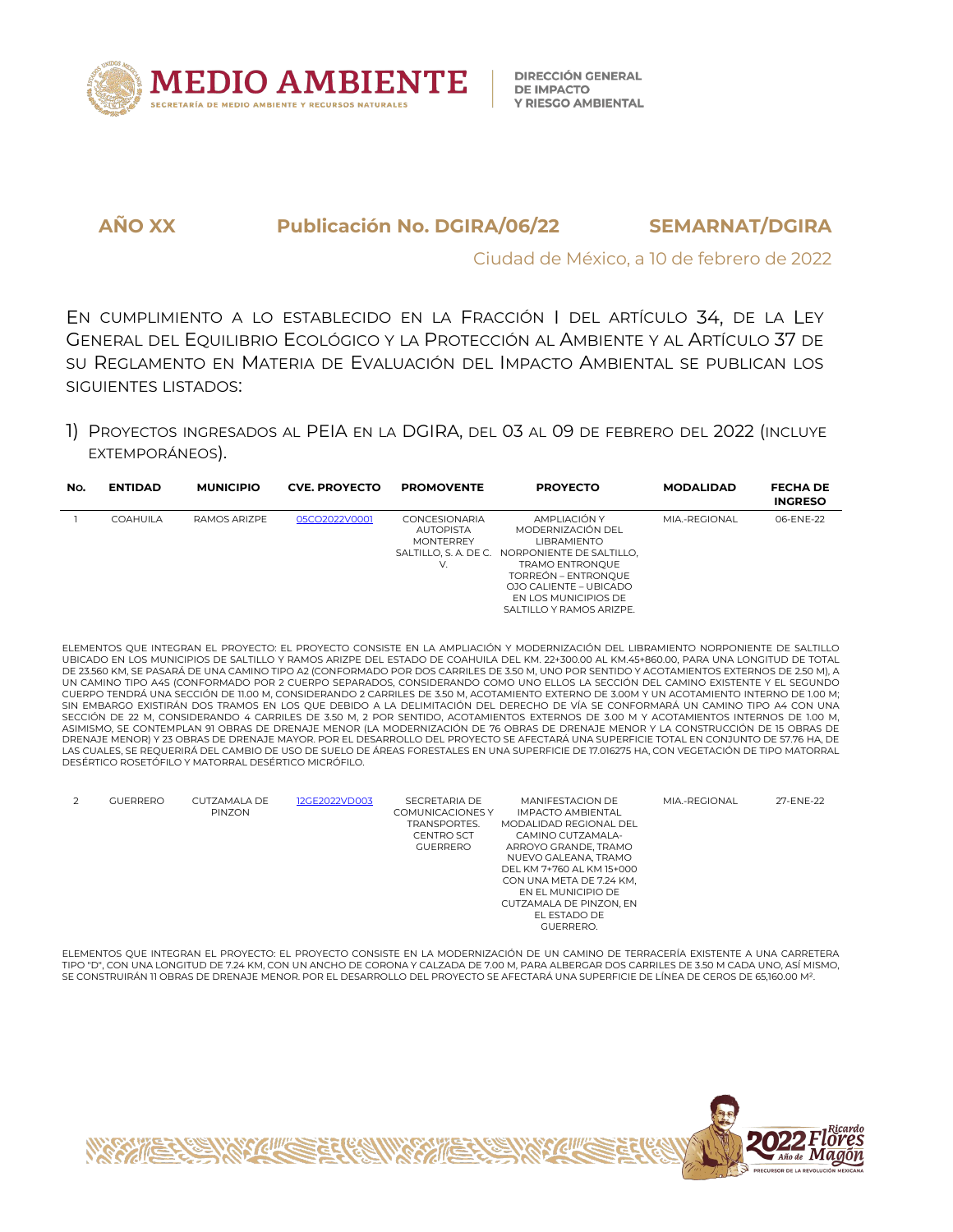

#### Ciudad de México, a 10 de febrero de 2022

| 3 | <b>HIDALGO</b> | <b>7IMAPAN</b> | 13HI2022V0003 | SECRETARIA DE<br><b>COMUNICACIONES Y</b><br>TRANSPORTES.<br><b>CENTRO SCT</b><br><b>HIDALGO</b> | MANIFESTACIÓN DE<br>IMPACTO AMBIENTAL EN SU<br>MODALIDAD REGIONAL DEL<br>CAMINO: F.C.F. MFX. 85<br>(MÉXICO - LAREDO) - XITHA<br>PRIMERO - PUERTECITO DE<br>MEGÜI, TRAMO DEL KM.<br>0+000 AL KM, 4+000 CON<br>UNA META DE 4.0 KM.",<br>UBICADO EN EL ESTADO DE<br>HIDALGO. | MIA.-REGIONAL | 01-FEB-22 |
|---|----------------|----------------|---------------|-------------------------------------------------------------------------------------------------|---------------------------------------------------------------------------------------------------------------------------------------------------------------------------------------------------------------------------------------------------------------------------|---------------|-----------|
|   |                |                |               |                                                                                                 |                                                                                                                                                                                                                                                                           |               |           |

ELEMENTOS QUE INTEGRAN EL PROYECTO: EL PROYECTO CONSISTE EN LA MODERNIZACIÓN DE UN CAMINO TIPO "D" A UNA CAMINO TIPO "D" MEJORADO, CON<br>UNA LONGITUD DE 4.00 KM, CON UN ANCHO DE CORONA Y CALZADA DE 7.00 M, PARA ALBERGAR DOS CONSTRUIRÁN 13 OBRAS DE DRENAJE MENOR. POR EL DESARROLLO DEL PROYECTO SE AFECTARÁ UNA SUPERFICIE DE 41,506.33 M² CONSIDERANDO EL ANCHO DE LA LÍNEA DE CEROS DEL PROYECTO, DE LA CUAL SE REQUERIRÁ DEL CAMBIO DE USO DE SUELO DE ÁREAS FORESTALES EN UNA SUPERFICIE DE 8,352.57 M² CON VEGETACIÓN DE TIPO MATORRAL CRASICAULE Y BOSQUE DE TÁSCATE.

| 4 | <b>HIDALGO</b> | <b>PISAFLORES</b> | 13HI2022V0004 | SECRETARIA DE<br>COMUNICACIONES Y | MANIFESTACION DE<br>IMPACTO AMBIENTAL EN SU | MIA.-REGIONAL | 03-FEB-22 |  |
|---|----------------|-------------------|---------------|-----------------------------------|---------------------------------------------|---------------|-----------|--|
|   |                |                   |               |                                   |                                             |               |           |  |
|   |                |                   |               | TRANSPORTES.                      | MODALIDAD REGIONAL DEL                      |               |           |  |
|   |                |                   |               | <b>CENTRO SCT</b>                 | CAMINO EL RAYO - PUERTO                     |               |           |  |
|   |                |                   |               | <b>HIDALGO</b>                    | OSCURO. TRAMO DEL KM.                       |               |           |  |
|   |                |                   |               |                                   | 0+000 AL KM. 15+500, CON                    |               |           |  |
|   |                |                   |               |                                   | UNA META DE 15.5KM                          |               |           |  |
|   |                |                   |               |                                   | INCLUYE PUENTE CON UNA                      |               |           |  |
|   |                |                   |               |                                   | LONGITUD APROXIMADA DE                      |               |           |  |
|   |                |                   |               |                                   | 20.0 M., MAS ACCESOS.                       |               |           |  |
|   |                |                   |               |                                   | UBICADO EN EL ESTADO DE                     |               |           |  |
|   |                |                   |               |                                   | <b>HIDALGO</b>                              |               |           |  |
|   |                |                   |               |                                   |                                             |               |           |  |

ELEMENTOS QUE INTEGRAN EL PROYECTO: CONSTRUCCIÓN Y MODERNIZACIÓN DE UN CAMINO CON UNA META DE 15 KM Y UN PUENTE DE 20 M. EL CAMINO<br>CONTARÁ CON UN ANCHO DE 9 M DE CORONA, CALZADA DE 7 M Y CORONA DE 6 M PARA ALOJAR DOS CARRI UNA SÚPER ESTRUCTURA FORMADA POR DOS LOSAS DE CONCRETO REFORZADO SOBRE 16 TABLETAS REFORZADAS, UN ANCHO DE 9 M, CALZADA DE 7 M Y BANQUETA DE 075 M A CADA LADO PARA DOS CARRILES DE CIRCULACIÓN. TODAS LAS OBRAS DENTRO DE UN DERECHO DE VÍA DE 40 M.

| NUEVO LEON | <b>MONTERREY</b> | 19NL2022H0004 | MUNICIPIO DE LA  | PUENTE MULTIMODAL PARA  | MIA.-PARTICUI AR | 08-FFB-22 |
|------------|------------------|---------------|------------------|-------------------------|------------------|-----------|
|            |                  |               | CIUDAD DE        | CONEXION DE PAROUE      |                  |           |
|            |                  |               | <b>MONTERREY</b> | FUNDIDORA A PAROUE      |                  |           |
|            |                  |               |                  | ESPAÑA. EN EL MUNICIPIO |                  |           |
|            |                  |               |                  | DE MONTERREY, NUEVO     |                  |           |
|            |                  |               |                  | LEON.                   |                  |           |

ELEMENTOS QUE INTEGRAN EL PROYECTO: EL PROYECTO CONSISTE EN LA CONSTRUCCIÓN DE UNA CONEXIÓN PEATONAL (PUENTE) ENTRE ELPARQUE ESPAÑA Y EL PARQUE FUNDIDORA, CON PRETENDIDA UBICACIÓN EN EL MUNICIPIO DE MONTERREY EN EL ESTADO DE NUEVO LEÓN, DICHO PUENTE TENDRÁ UNA LONGITUD DE 316.5 METROS Y 15.50 METROS DE ANCHO Y PERMITIRÁ EL CRUCE DE PEATONES Y CICLISTAS ENTRE DOS DE LAS PRINCIPALES VÍAS DE FLUJO CONTINUO (CONSTITUCIÓN Y MORENES PRIETO), ADEMÁS DEL RÍO SANTA CATARINA. EN ESPECÍFICO LA LONGITUD PROMEDIO MÁXIMA DEL PUENTE INCLUYENDO RAMPAS ES DE 500 M.DE ALREDEDOR DE 70 COLUMNAS QUE CONTENDRÁ EL PROYECTO 21 DEELLAS SE DESPLANTARAN EN EL LECHO Y HOMBROS DEL RÍO SANTA CATARINA OCUPANDO UNA SUPERFICIE DE 141.96 M2.

| <b>NUEVO LEON</b> | CIENEGA DE<br>FLORES. | 19NL2022I0003 | ARZYZ INDUSTRIAS<br>SA DE CV                                                                                                               | NEST PLANTA<br><b>SUBPRODUCTOS</b> | MIA.-PARTICUI AR | 08-FFB-22 |
|-------------------|-----------------------|---------------|--------------------------------------------------------------------------------------------------------------------------------------------|------------------------------------|------------------|-----------|
|                   |                       |               | ELEMENTOS OUE INTEGRAN EL PROYECTO: EL PROYECTO CONSISTE EN OUE LA EMPRESA ARZYZ INDUSTRIAS S.A. DE C.V. PRETENDE REALIZAR EL RECICLAJE DE |                                    |                  |           |
|                   |                       |               | SUBPRODUCTOS DE ALUMINIO Y CHATARRAS CONTAMINADAS CON EL OBJETIVO DE RECUPERAR EL MÁXIMO DE ALUMINIO POSIBLE.EN LA ?NEST PLANTA            |                                    |                  |           |
|                   |                       |               | SUBPRODUCTOS?. CON UBICACIÓN EN EL MUNICIPIO DE CIÉNEGA DE FLORES. EN EL ESTADO DE NUEVO LEÓN, PARA LO ANTERIOR SE CONTARÁ CON 4 ETAPAS    |                                    |                  |           |

SUBPRODUCTOS?, CON UBICACIÓN EN EL MUNICIPIO DE CIÉNEGA DE FLORES, EN EL ESTADO DE NUEVO LEÓN. PARA LO ANTERIOR SE CONTARÁ CON 4 ETAPAS<br>DENTRO DEL PROCESO, LAS CUALES SON; 1. LÍNEA DE PRETRATAMIENTO DEL SUBPRODUCTO DE ALUM RECUPERACIÓN DE ALUMINIO MEDIANTE LA FUSIÓN DE SUBPRODUCTOS DE ALUMINIO Y CHATARRAS, 3. LÍNEAS DE VACIADO PARA LA PRODUCCIÓN DE ALUMINIO EN FRÍO Y 4. LÍNEA DE ENFRIADO DE DROSS NEGRO (RESIDUOS PELIGROSOS) GENERADOS EN EL PROCESO DE FUSIÓN.

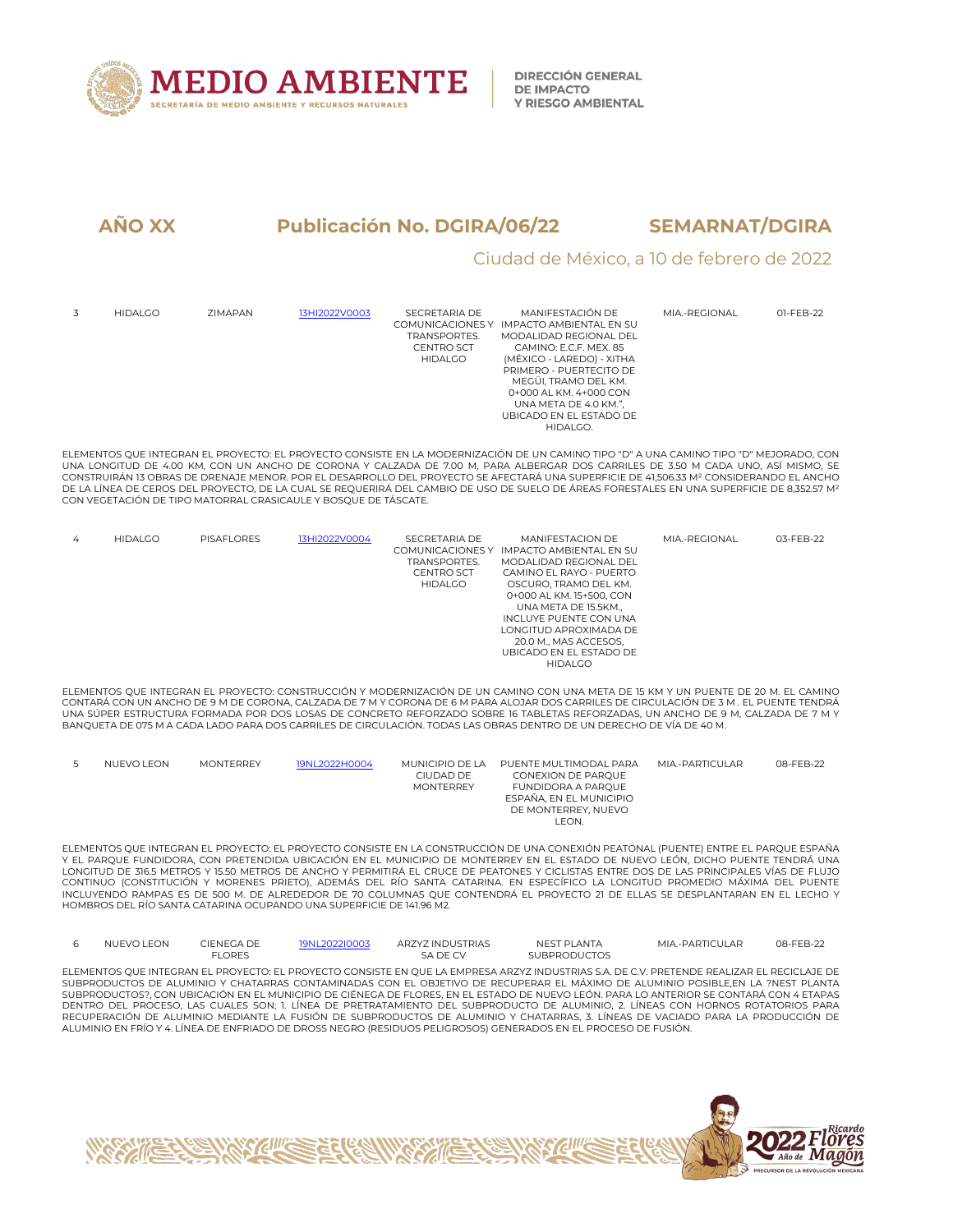

#### Ciudad de México, a 10 de febrero de 2022

|   | OUERETARO                  | PENAMILLER     | 22OE2022V0005 | SECRETARIA DE<br>COMUNICACIONES Y<br><b>TRANSPORTES</b>    | MANIFFSTACION DF<br>IMPACTO AMBIFNTAL DEL<br>CAMINO PORTUGUES -<br>ENCINOS DEL KM.0+000 AL<br>KM.16+000. MUNICIPIO DE<br>PEÑAMILLER. EN EL ESTADO<br>DE OUERETARO                                                                                                                                                                                                                                                                                                                                                                                                                                                                                                                                  | MIA.-REGIONAL     | 01-FFB-22 |
|---|----------------------------|----------------|---------------|------------------------------------------------------------|----------------------------------------------------------------------------------------------------------------------------------------------------------------------------------------------------------------------------------------------------------------------------------------------------------------------------------------------------------------------------------------------------------------------------------------------------------------------------------------------------------------------------------------------------------------------------------------------------------------------------------------------------------------------------------------------------|-------------------|-----------|
|   | DENOMINADA "SIERRA GORDA". |                |               |                                                            | ELEMENTOS QUE INTEGRAN EL PROYECTO; EL PROYECTO CONSISTE EN LA MODERNIZACIÓN DE UN CAMINO DE TERRACERÍA TIPO "E" A UNA CARRETERA TIPO<br>"D", CON UNA LONGITUD DE 16.00 KM, CON UN ANCHO DE CORONA Y CALZADA DE 7.00 M, PARA ALBERGAR DOS CARRILES DE 3.50 M CADA UNO, ASÍ MISMO, SE<br>CONSTRUIRÁN VARIAS OBRAS DE DRENAJE MENOR, POR EL DESARROLLO DEL PROYECTO SE AFECTARÁ UNA SUPERFICIE DE 11.20 HA, DESTACANDO OUE NO SE<br>REQUERIRÁ DESMONTAR NINGÚN TIPO DE VEGETACIÓN, TODA VEZ QUE EL CAMINO ACTUAL PRESENTA UN ANCHO DE ENTRE 8 A 12 M, ES IMPORTANTE<br>DESTACAR OUE EL PROYECTO INCIDE DENTRO DEL ÁREA NATURAL PROTEGIDA DE CARÁCTER FEDERAL CON CATEGORÍA DE RESERVA DE LA BIÓSFERA |                   |           |
| 8 | OUINTANA ROO               | <b>BACALAR</b> | 23QR2021TD022 | H. AYUNTAMIENTO<br>DE BACALAR O.ROO                        | RAHABILITACION Y<br>AMPHACION DEL MUELLE<br>UBICADO EN EL BALNEARIO<br>MUNICIPAL DE BACALAR                                                                                                                                                                                                                                                                                                                                                                                                                                                                                                                                                                                                        | MIA - PARTICUI AR | 23-MAR-21 |
|   |                            |                |               |                                                            | ELEMENTOS QUE INTEGRAN EL PROYECTO: EL PROYECTO CONSISTE EN LA OPERACIÓN Y MANTENIMIENTO DE UN MUELLE DE MADERA EN FORMA DE ?T? QUE<br>EN SU CONJUNTO CUENTA CON UNA SUPERFICIE TOTAL DE 245.00 M2, CON UNA PASARELA DE 67.00 M DE LONGITUD POR 2.00 M DE ANCHO, HABIENDO UNA<br>SUPERFICIE DE 134 M2, CONTENIENDO A LO LARGO DE LA PASARELA, 2 SOMBREADEROS DE MADERA Y TECHO DE MALLA SOMBRA DE 3.50 M DE LONGITUD Y<br>2.00 M DE ANCHO, UNA TERMINACIÓN EN ?T?, DE 37.00 M DE LONGITUD POR 3.00 M DE ANCHO, HACIENDO UNA SUPERFICIE DE 111.00 METROS CUADRADOS,<br>CONTENIENDO UNA PALAPA DE MADERA CON PAREDES DESCUBIERTAS Y TECHO DE ZACATE DE 14.00 M DE LONGITUD POR 3.00 M DE ANCHO.      |                   |           |
| 9 | VERACRUZ                   | COATZACOALCOS  | 30VE2022IW001 | <b>FABRICANTEY</b><br>COMERCILIZADORA<br>BFTA S.A. DF C.V. | <b>GRUPO PETROOUÍMICO</b><br>BETA, PLANTA<br>COATZACOALCOS                                                                                                                                                                                                                                                                                                                                                                                                                                                                                                                                                                                                                                         | MIA.-PARTICUI AR  | 03-ENE-22 |

ELEMENTOS QUE INTEGRAN EL PROYECTO: EL PROYECTO CONSISTE EN LA OPERACIÓN Y MANTENIMIENTO DE LA PLANTA COATZACOALCOS DE LA EMPRESA FABRICANTE Y COMERCIALIZADORA BETA S.A. DE C.V. ,CON UBICACIÓN EN EL MUNICIPIO COATZACOALCOS ESTADO DE VERACRUZ, EN DICHA PLANTA SE<br>FABRICAN SUSTANCIAS PETROQUÍMICAS, DERIVADAS DE LA DESTILACIÓN Y PROCESAMIENTO DEL PENTANO OPERA TRES PRINCIPALES INSTALACIONES Y PROCESOS; 1. PLANTA DE PENTANOS, 2.PLANTA DE ETOXILACIÓN/PROPOXILACIÓN, Y 3. SEVICIOS AUXILIARES (CALDERAS).

### 2) TRÁMITES UNIFICADOS DE CAMBIO DE USO DE SUELO Y/O APROVECHAMIENTO FORESTAL INGRESADOS AL PEIA EN LA DGIRA, DEL 03 AL 09 DE FEBRERO DEL 2022 (INCLUYE EXTEMPORÁNEOS)

| No. | <b>ENTIDAD</b>                          | <b>MUNICIPIO</b> | <b>CVE. PROYECTO</b> | <b>PROMOVENTE</b>              | <b>PROYECTO</b>                                     | <b>MODALIDAD</b>  | <b>FECHA DE</b><br><b>INGRESO</b> |
|-----|-----------------------------------------|------------------|----------------------|--------------------------------|-----------------------------------------------------|-------------------|-----------------------------------|
|     | <b>BAJA</b><br>CALIFORNIA<br><b>SUR</b> | LOS CABOS        | 03BS2022U0001        | CARPENTI COSTA<br>S.A. DF C.V. | DESARROLLO INMOBILIARIO<br>EN LA PARCELA 18 Z2 P1/3 | DTU.-MODAI IDAD B | 06-FNF-22                         |

ELEMENTOS QUE INTEGRAN EL PROYECTO: EL PROYECTO CONTEMPLA OBRAS DE CONSTRUCCIÓN, OPERACIÓN Y MANTENIMIENTO DE UN DESARROLLO INMOBILIARIO, INTEGRADO POR 14 TORRES CON UN TOTAL DE 164 VIVIENDAS, 188 CAJONES, ÀREAS COMUNES, VIALIDADES INTERIORES QUE PERMITAN EL<br>ACCESO A CADA UNO DE LOS EDIFICIOS., EL 20% DE LA SUPERFICIE DEL PROYECTO REQUERIRÁ PER DE 5,985.00 M2, EN UN PREDIO CON UNA SUPERFICIE TOTAL DE 29,917.94 M2.

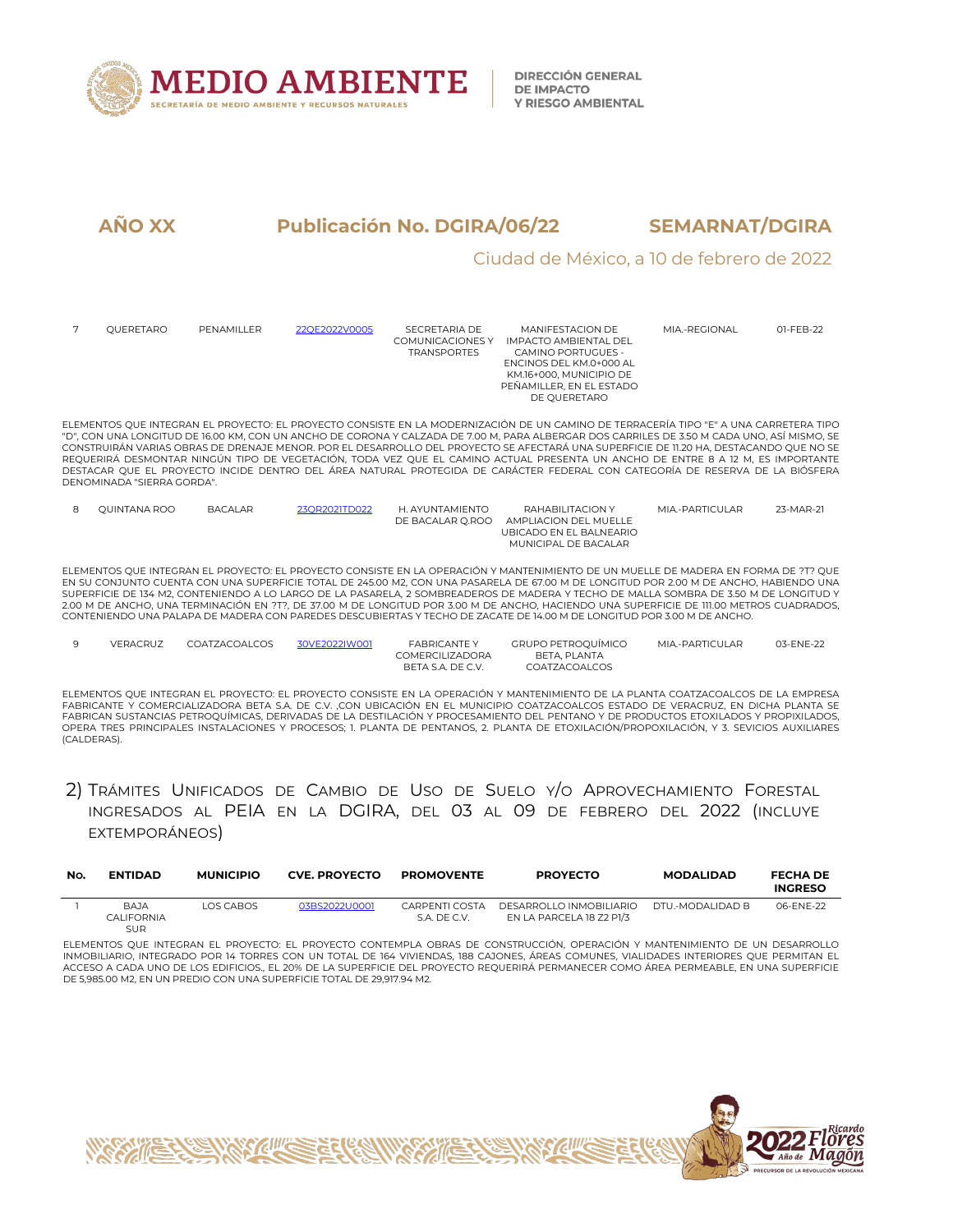

Ciudad de México, a 10 de febrero de 2022

3) RESOLUTIVOS EMITIDOS EN EL PEIA EN LA DGIRA, DEL 03 AL 09 DE FEBRERO DEL 2022 (INCLUYE EXTEMPORÁNEOS).

| NO             | <b>ENTIDAD</b>    | <b>MUNICIPIO</b>     | <b>CLAVE</b>         | PROMOVENTE PROYECTO                                                                                               |                                                                                                                                                                                                                                                                                                       | MODALIDAD                  | <b>FECHA DE</b><br><b>INGRESO</b> | <b>FECHA DE</b><br><b>RESOLUCION</b> | <b>VIGENCIA</b>     |
|----------------|-------------------|----------------------|----------------------|-------------------------------------------------------------------------------------------------------------------|-------------------------------------------------------------------------------------------------------------------------------------------------------------------------------------------------------------------------------------------------------------------------------------------------------|----------------------------|-----------------------------------|--------------------------------------|---------------------|
| $\mathbf{1}$   | CHIAPAS           | YAJALON              | 07CH2021HD032        | Η.<br>AYUNTAMIENTO<br>MUNICIPAL DE<br>YAJALON                                                                     | OBRA PUENTE<br>SEGUNDA<br><b>PONIENTE</b><br>UBICADO EN LA<br>2DA. CALLE<br>PONIENTE Y 3RA<br>NORTE, MPIO DE<br>YAJALON,<br><b>CHIAPAS</b>                                                                                                                                                            | MIA -<br><b>PARTICULAR</b> | 05-OCT-21                         | 19-ENE-22                            | 18 MESES 25<br>AÑOS |
| $\overline{2}$ | CHIHUAHUA         | CASAS GRANDES        | 08Cl2021HD042        | PROYECTOS,<br>OBRAS Y<br>SERVICIOS JUVE,<br>S.A. DE C.V.                                                          | PRESA<br>PALANGANAS Y<br>SU AREA<br>INUNDABLE                                                                                                                                                                                                                                                         | MIA.-REGIONAL              | 25-MAY-21                         | 04-ENE-22                            | NO APLICA           |
| 3              | <b>GUANAJUATO</b> | <b>TIERRA BLANCA</b> | <b>IIGU2021H0100</b> | MUNICIPIO DE<br>TIERRA BLANCA,<br>GTO.                                                                            | <b>PROYECTO</b><br><b>EJECUTIVO</b><br>PARA EL<br>SISTEMA DE<br>AGUA POTABLE,<br><b>INCLUYE</b><br><b>EQUIPAMIENTO</b><br>ELECTRONICO,<br>LINEA DE<br>CONDUCCION,<br>TANQUE Y RED<br>DE<br>DISTRIBUCION,<br>EN LA<br>LOCALIDAD DE<br>CANO DE SAN<br>ISIDRO,<br>MUNICIPIO DE<br>TIERRA BLANCA,<br>GTO. | MIA -<br><b>PARTICULAR</b> | 09-SEP-21                         | 06-DIC-21                            | 3 AÑOS 20<br>AÑOS   |
| 4              | <b>GUERRERO</b>   | <b>TLACOAPA</b>      | 12GE2020VD065        | O.P.D. COMISION<br>DE<br>INFRAESTRUCTU<br>RA CARRET. Y<br><b>AEROPORTUARI</b><br>A DEL EDO. DE<br><b>GUERRERO</b> | PROY.<br>CONSTRUCCION<br>DEL PUENTE<br>VEHICULAR<br><b>BARRANCA</b><br>NOPALERA,<br><b>ACCESOS Y</b><br>OBRAS<br>COMPLEMENTA<br>RIAS EN EL<br>MPIO. DE<br>TLACOAPA, EN<br>EL EDO. DE<br>GUERRERO.                                                                                                     | MIA -<br><b>PARTICULAR</b> | 16-DIC-20                         | 10-DIC-21                            | NO APLICA           |

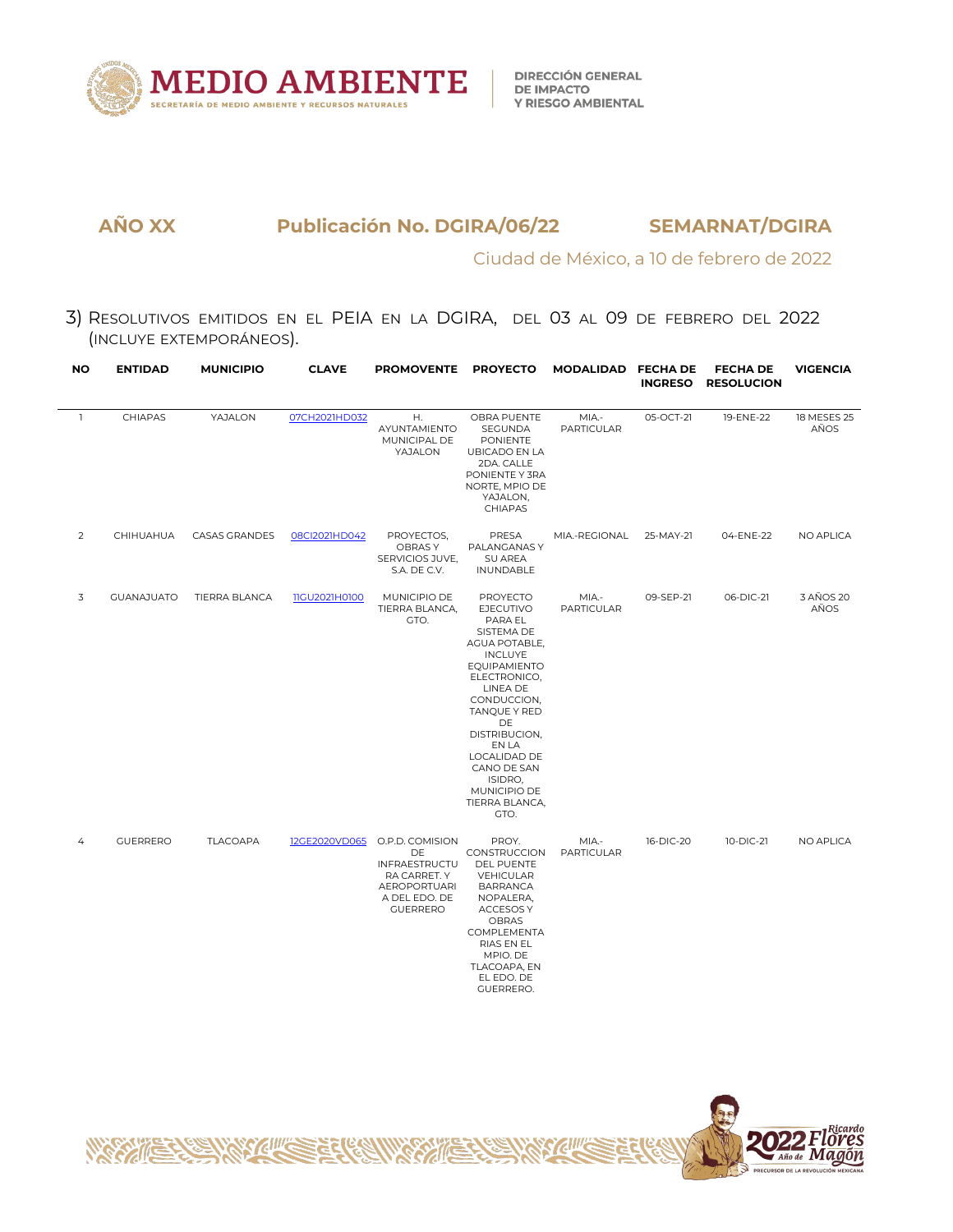

Ciudad de México, a 10 de febrero de 2022

## **FE DE ERRATAS**

EN LA GACETA ECOLÓGICA **NO.01/22** DE FECHA **06 DE ENERO DE 2022**, PÁGINA **18**, APARTADO **3)** PROYECTOS INGRESADOS EN LAS DELEGACIONES FEDERALES DE LA SEMARNAT, DEL 16 DE DICIEMBRE DE 2021 AL 05 DE ENERO DEL 2022 **(INCLUYE EXTEMPORÁNEOS)**.SE PUBLICÓ LO SIGUIENTE:

#### **DICE:**

| No. | <b>ENTIDAD</b>  | <b>MUNICIPIO</b> | CVE.<br><b>PROYECTO</b> | <b>PROMOVENTE</b>                                                                                                                         | <b>PROYECTO</b> | <b>MODALIDAD</b> | <b>FECHA DE</b><br><b>INGRESO</b> |  |
|-----|-----------------|------------------|-------------------------|-------------------------------------------------------------------------------------------------------------------------------------------|-----------------|------------------|-----------------------------------|--|
|     | 54 OUINTANA ROO | <b>BACALAR</b>   | 23QR2021TD113           | <b>SCOTIABANK INVERLAT S.A</b><br><b>INSTITUCION DE BANCA</b><br><b>MULTIPLE GRUPO</b><br><b>FINANCIERO SCOTIABANK</b><br><b>INVERLAT</b> | <b>LOTE 60</b>  | MIA.-PARTICULAR  | 16-DIC-21                         |  |
|     |                 |                  |                         | ELEMENTOS QUE INTEGRAN EL RROVECTO, ORERACIÓN DE ORDAS CORRELINI RREDIO DE SUREREIGIE TOTAL DE 1711 77 MA QUE CONSISTEN EN UNA            |                 |                  |                                   |  |

ELEMENTOS QUE INTEGRAN EL PROYECTO: OPERACIÓN DE OBRAS SOBRE UN PREDIO DE SUPERFICIE TOTAL DE 1,411.34 M2, QUE CONSISTEN EN UNA<br>VIVIENDA UNIFAMILIAR Y OBRAS COMO ESCALERAS, MUELLE Y DECK SOBRE LA ZONA FEDERAL LAGUNAR Y EN DE BACALAR, QUINTANA ROO

#### **DEBE DECIR:**

| No. | <b>ENTIDAD</b>  | <b>MUNICIPIO</b> | CVE.<br><b>PROYECTO</b> | <b>PROMOVENTE</b>               | <b>PROYECTO</b>          | <b>MODALIDAD</b> | <b>FECHA DE</b><br><b>INGRESO</b> |  |
|-----|-----------------|------------------|-------------------------|---------------------------------|--------------------------|------------------|-----------------------------------|--|
|     | 54 QUINTANA ROO | <b>BACALAR</b>   |                         | 23QR2021TD113 DOMINIK BLATTMANN | <b>FAMILIA BLATTMANN</b> | MIA.-PARTICULAR  | 16-DIC-21                         |  |

ELEMENTOS QUE INTEGRAN EL PROYECTO: OPERACIÓN DE OBRAS SOBRE UN PREDIO DE SUPERFICIE TOTAL DE 1,411.34 M2, QUE CONSISTEN EN UNA VIVIENDA UNIFAMILIAR Y OBRAS COMO ESCALERAS, MUELLE Y DECK SOBRE LA ZONA FEDERAL LAGUNAR Y EN LA LAGUNA. UBICADA EN EL MUNICIPIO DE BACALAR, QUINTANA ROO

#### 4) PROYECTOS INGRESADOS EN LAS DELEGACIONES FEDERALES DE LA SEMARNAT, DEL 03 AL 09 DE FEBRERO DEL 2022(INCLUYE EXTEMPORÁNEOS).

| No. | <b>ENTIDAD</b>            | <b>MUNICIPIO</b> | <b>CVE. PROYECTO</b> | <b>PROMOVENTE</b>         | <b>PROYECTO</b>                                                                                                                                                                    | <b>MODALIDAD</b> | <b>FECHA DE</b><br><b>INGRESO</b> |
|-----|---------------------------|------------------|----------------------|---------------------------|------------------------------------------------------------------------------------------------------------------------------------------------------------------------------------|------------------|-----------------------------------|
|     | BAJA<br><b>CALIFORNIA</b> | ENSENADA         | 02BC2021MD066        | ENRIQUE CASILLAS<br>NUÑEZ | <b>EXPLOTACION MINERA</b><br>DIRECTA EL COYOTE<br>UBICADO EN EL RANCHO<br>COYOTE, EN LA PARCELA 182<br>Z-1 P1/1 DEL EJIDO SIERRA DE<br><b>JUAREZ MUNICIPIO DE</b><br>ENSENADA B.C. | MIA.-PARTICULAR  | 15-DIC-21                         |

ELEMENTOS QUE INTEGRAN EL PROYECTO: EL PROYECTO PRETENDE LOCALIZARSE EN LA PARCELA 182 Z-1 P1/1 DE LA SIERRA JUAREZ, MUNICIPIO DE<br>ENSENADA, B.C. EL PROYECTO PRETENDE LA EXPLOTACION DE MINERALES NO METALICOS (ARENAS DE CUAR EL COYOTE EN EL RANCHO EL COYOTE, EJIDO SIERRA DE JUAREZ. EL PROYECTO SE PRETENDE DESARROLLAR EN UNA SUPERFICIE DE 8 HAS. EL SITIO SE CARACTERIZA POR LA PRESENCIA DE ECOSISTEMA RIPARIO, CUYAS CONDICIONES CLIMATICAS CORRESPONDEN AL TIPO SECO TEMPLADO SEMIARIDO Y SUBTIPO SECO MEDITERRANEO TEMPLADO, DE ACUERDO CON LA CLASIFICACION CLIMATICA COPEN. EL TIEMPO DE DURACION DEL PROYECTO ES DE 2 AÑOS,<br>SE PRETENDE APROVECHAR UN VOLUMEN DE 160,000 M3 DE LOS CUALES APROXIMADAMENTE EL 10% COR AL VOLUMEN QUE SE APROVECHARA), CONSIDERANDOSE UNA CAPACIDAD DE EXPLOTACIÓN MENSUAL DE 7,000 M3 DE MINERALES NO METALICOS, CON UNA EXCAVACION DE 2 METROS.

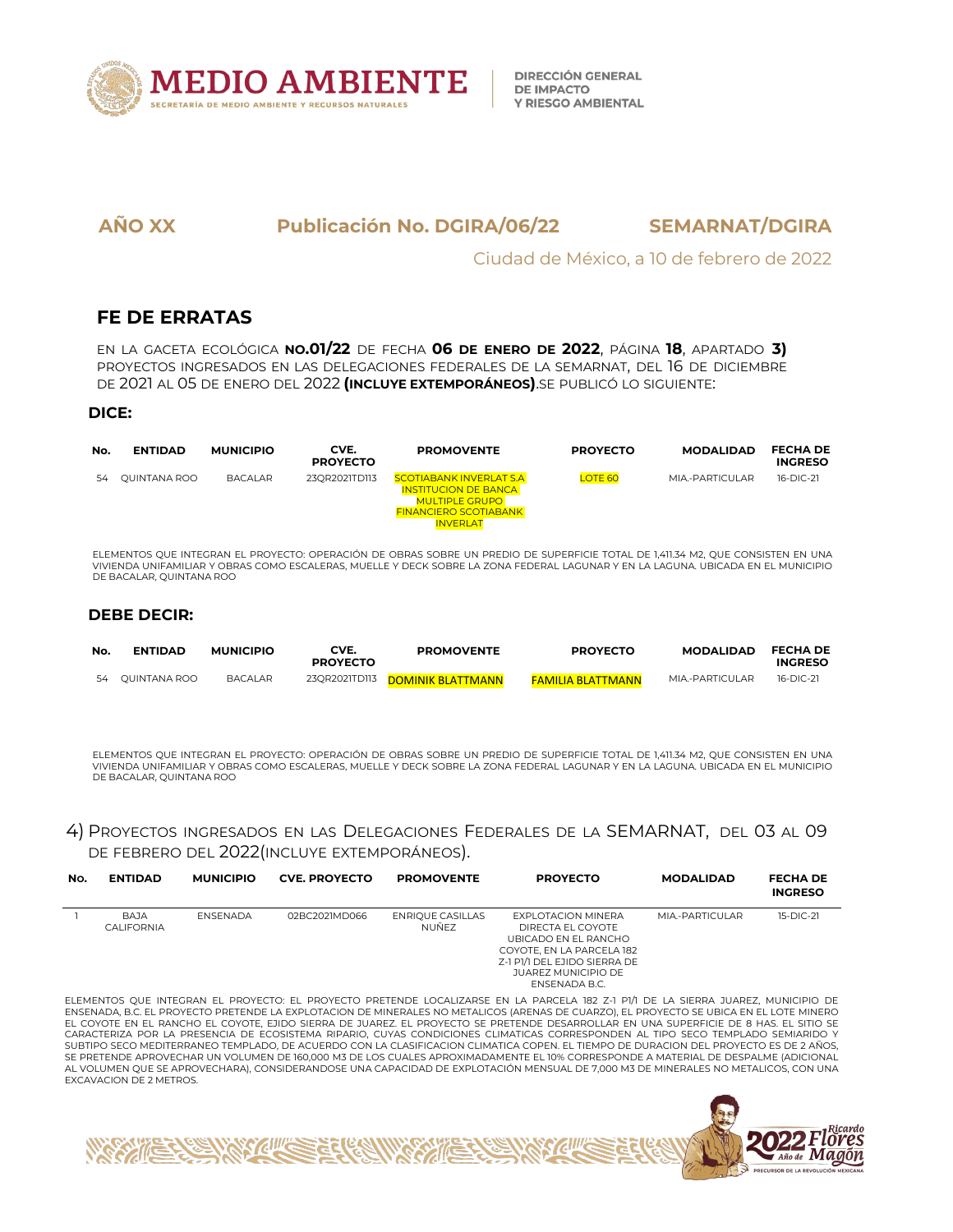

KIII

# **AÑO XX Publicación No. DGIRA/06/22 SEMARNAT/DGIRA**

# Ciudad de México, a 10 de febrero de 2022

urdo<br>'CS

| 2 | <b>BAJA</b><br>CALIFORNIA     | <b>MEXICALI</b>                                | 02BC2022HD003                                                          | DE MEXICO S.A. DE<br>C.V.                                                                  | CARNES SELECTAS AMPLIACION DEL SISTEMA DE<br>TRATAMIENTO DE AGUAS<br>RESIDUALES QUE PRETENDE<br>LA CONSTRUCCION Y<br>OPERACION DE UNA LAGUNA<br>DE OXIDACION, UN AREA DE<br><b>TRATAMIENTO BIOLOGICO Y</b><br>UN AREA DE BIODIGESTORES<br>PARA LA CAPTACION DE GAS<br>METANO, DENTRO DE UNA<br>SUPERFICIE DE 150,000.00 M2                                                                                                                                                                                                                                                                                                                                                                                                                                                                                                                                                                                                                         | <b>INFORME</b><br><b>PREVENTIVO</b> | 20-ENE-22 |  |
|---|-------------------------------|------------------------------------------------|------------------------------------------------------------------------|--------------------------------------------------------------------------------------------|----------------------------------------------------------------------------------------------------------------------------------------------------------------------------------------------------------------------------------------------------------------------------------------------------------------------------------------------------------------------------------------------------------------------------------------------------------------------------------------------------------------------------------------------------------------------------------------------------------------------------------------------------------------------------------------------------------------------------------------------------------------------------------------------------------------------------------------------------------------------------------------------------------------------------------------------------|-------------------------------------|-----------|--|
|   |                               |                                                |                                                                        |                                                                                            | ELEMENTOS QUE INTEGRAN EL PROYECTO: EL PROYECTO SE PRETENDE LOCALIZAR EN LA CARRETERA A EJIDO NUEVO LEON LOTE 37, EJIDO POLVORA, EN<br>MEXICALI, B.C., EL PROYECTO REQUIERE REALIZAR LA AMPLIACION DE UNA SUPERFICIE DE 150,000 M2 EN LA QUE SE CONSTRUIRAN UN AREA DE<br>BIODIGESTORES, LAGUNA ANAEROBICA Y AREA DE TRATAMIENTO BIOLOGICO. EN EL PREDIO DE LA PROMOVENTE YA CUENTA CON UNA PLANTA DE<br>TRATAMIENTO DE AGUAS RESIDUALES AUTORIZADA POR LO QUE LA PROMOVENTE HA DECIDO INGRESAR EL TRAMITE, PARA REALIZAR LA AMPLIACION<br>SEÑALADA. LAS OBRAS PRETENDIDAS SE REALIZARAN EN UN PERIODO DE 18 MESES Y SU VIDA UTIL POR 30 AÑOS.                                                                                                                                                                                                                                                                                                     |                                     |           |  |
| 3 | <b>BAJA</b><br>CALIFORNIA     | <b>ENSENADA</b>                                | 02BC2022MD004                                                          | S.P.R. DE R.L.                                                                             | RANCHO LA PALMITA COLECTA MANUAL DE CANTO<br>RODADO.EN ZONA FEDERAL<br>DEL EJIDO REFORMA<br>AGRARIA INTEGRAL                                                                                                                                                                                                                                                                                                                                                                                                                                                                                                                                                                                                                                                                                                                                                                                                                                       | MIA.-PARTICUI AR                    | 27-FNF-22 |  |
|   |                               |                                                |                                                                        |                                                                                            | ELEMENTOS QUE INTEGRAN EL PROYECTO: EL PROYECTO SE PRETENDE LOCALIZAR EN LA ZONA FEDERAL MARÍTIMO TERRESTRE DEL EJIDO REFORMA<br>AGRARIA INTEGRAL, DELEGACIÓN MUNICIPAL DEL ROSARIO, MUNICIPIO DE SAN QUINTÍN, BAJA CALIFORNIA. EL PROYECTO CONSTA DE 4 POLÍGONOS, LOS<br>CUALES OCUPAN UNA SUPERFICIE DE 15, 247.490 M2 PARA EL POLÍGONO DE PLAYA AGUA AMARGA; SUPERFICIE DE 16,526.870 M2 PARA EL POLÍGONO DE PLAYA<br>LA VENTANA, SUPERFICIE DE 18,67.971 M2 PARA EL POLÍGONO DE PLAYA NORTE, Y SUPERFICIE DE 7,955.703 M2 PARA EL POLÍGONO DE PLAYA SUR. EL<br>PROYECTO PRETENDE COLECTAR DE FORMA RACIONAL Y ADMINISTRADA HASTA UN 19.40% DEL MATERIAL REGISTRADO, LA COLECTA SERÁ DE 104.34 M3 POR<br>MES (DE NOVIEMBRE A ABRIL EN LOS MESES DE MAYOR OCURRENCIA), 52.17 M3 POR MES (DE MAYO A AGOSTO CUANDO DISMINUYE LA PRODUCCIÓN) Y NULO<br>APROVECHAMIENTO EN LOS MESES DE SEPTIEMBRE Y OCTUBRE CUANDO LA PLAYA NO DISPONE DE MATERIAL. |                                     |           |  |
| 4 | <b>BAJA</b><br>CALIFORNIA SUR | LOS CABOS                                      | 03BS2022TD004                                                          | CABO TRIP S DE RL<br>DE CV                                                                 | <b>GLAMPING ECO HOTEL</b>                                                                                                                                                                                                                                                                                                                                                                                                                                                                                                                                                                                                                                                                                                                                                                                                                                                                                                                          | MIA.-PARTICULAR                     | 26-ENE-22 |  |
|   |                               |                                                |                                                                        |                                                                                            | ELEMENTOS QUE INTEGRAN EL PROYECTO: EL PROYECTO CONSISTE EN UN DESARROLLO TURISTICO EN ECOSISTEMA COSTERO, QUE CONSTA DE 21 CABAÃ'AS<br>DESIGNADAS PARA ACAMPAR, TIPO RUSTICO, DOS MODULOS CON BAÃ'OS, ESTACIONAMIENTO GENERAL, ANDADOR INTERIOR DE COMUNICACION, UN AREA<br>DE INSTALACIONES GENERALES, MANTENIMIENTO, BODEGAS, CUARTO DE MAQUINAS, AREA DESTINADA A PANELES SOLARES, UN BEACH CLUB, UNA ALBERCA<br>GENERAL. EL AREA A OCUPAR ES DE 3,187.23 M2, CON UNA SUPERFICIE TOTAL DE 11,583.734 M2. A DESARROLLARSE EN LA UNION DE 4 LOTES DEL PREDIO<br>DENOMINADO DEMASIAS DE SAN LUIS, CALLE CAMINO A LA RIBERA, MUNICIPIO DE LOS CABOS, BAJA CALIFORNIA SUR.                                                                                                                                                                                                                                                                          |                                     |           |  |
| 5 | COAHUILA                      | <b>OCAMPO</b>                                  | 05CO2022MD003                                                          | COMPAÑIA MINERA<br>LA PASION SA DE CV                                                      | MINA LA PASIÓN                                                                                                                                                                                                                                                                                                                                                                                                                                                                                                                                                                                                                                                                                                                                                                                                                                                                                                                                     | MIA.-PARTICULAR                     | 09-FEB-22 |  |
|   |                               |                                                | DESERTICO ROSETOFILO Y MICROFILO, SE PROPONE UNA VIDA UTIL DE 35 AÑOS. |                                                                                            | ELEMENTOS QUE INTEGRAN EL PROYECTO: EL PROYECTO CONTEMPLA LA EXTRACCION DE MINERALES DE SULFUROS DE PLOMO-ZINC, OXIDOS DE ZINC Y<br>CARBONATOS DE PLOMO, MEDIANTE EL SISTEMA DE MINADO SUBTERRANEO CORTE Y RELLENO, A PARTIR DE LA MINA SUBTERRANEA EXISTENTE Y EN<br>OPERACION HASTA INICIOS DEL AÑO 2021, CUENTA CON INFRAESTRUCTURA EXISTENTE EN 43,703.523M2, EN DONDE ADEMAS SE CUENTA CON ESPACIOS PARA<br>VIALIDADES Y AREAS DE MANIOBRAS QUE REPRESENTAN 86,173.255M2. AUNADO A LO YA EXISTENTE EL PROYECTO CONTEMPLA NUEVAS INSTALACIONES CON<br>UN TOTAL DE 15,952.337M2, EN DONDE SE REQUERIRA ELIMINAR LA CUBIERTA VEGETAL EN 15,599.880M2, CONFORMADO POR ESPECIES DE MATORRAL                                                                                                                                                                                                                                                        |                                     |           |  |
| 6 | <b>GUERRERO</b>               | ZIHUATANEJO DE<br><b>AZUETA</b>                | 12GE2022MD002                                                          | <b>FELICIANO</b><br>FERNANDO MERAZA<br>CATALAN                                             | PETREOS MERAZA 2022                                                                                                                                                                                                                                                                                                                                                                                                                                                                                                                                                                                                                                                                                                                                                                                                                                                                                                                                | MIA.-PARTICULAR                     | 26-ENE-22 |  |
|   |                               |                                                |                                                                        | DANDO UN VOLUMEN PARA EXPLOTAR DE 8.400.00 M3. EN UN AÑO: Y DE 25.200.00 M3 POR TRES AÑOS. | ELEMENTOS QUE INTEGRAN EL PROYECTO: CONSISTE EN LA EXTRACCION DE MATERIAL PETREO DEL CAUCE DEL RIO IXTAPA, EN LA POBLACION DE BARRIO<br>NUEVO EN EL MUNICIPIO DE ZIHUATANEJO DE AZUETA GUERRERO;EL AREA DE EXTRACCION DEL MATERIAL PETREO, TIENE UNA SUPERFICIE DE 20,000.00 M2,                                                                                                                                                                                                                                                                                                                                                                                                                                                                                                                                                                                                                                                                   |                                     |           |  |
| 7 | <b>GUERRERO</b>               | ACAPULCO DE<br><b>JUAREZ</b>                   | 12GE2022MD005                                                          | MINERA GLOBAL DEL<br>PACIFICO CENTRO<br>SA DE CV                                           | LA ESPERANZA III                                                                                                                                                                                                                                                                                                                                                                                                                                                                                                                                                                                                                                                                                                                                                                                                                                                                                                                                   | MIA.-PARTICULAR                     | 03-FEB-22 |  |
|   | PETATLAN, ESTADO DE GUERRERO. |                                                |                                                                        |                                                                                            | ELEMENTOS QUE INTEGRAN EL PROYECTO: CONSISTE EN LA EXTRACCION DE MINERAL DE HEMATITA, EN UNA PARCELA DE 104-22-04.86 HECTAREAS, LA<br>SUPERFICIE TOTAL DE LA CONCESION ES DE 200 HECTAREAS AUTORIZADAS EN LA PARCELA 177 Z-1 P1\\1, EN EL EJIDO DE LA TIGRA, EN EL MUNICIPIO DE                                                                                                                                                                                                                                                                                                                                                                                                                                                                                                                                                                                                                                                                    |                                     |           |  |
| 8 | <b>GUERRERO</b>               | LA UNION DE<br><b>ISIDORO MONTES</b><br>DE OCA | 12GE2022TD006                                                          | JOSE MANZANAREZ<br><b>BRITO</b>                                                            | <b>CASA ROMAN</b>                                                                                                                                                                                                                                                                                                                                                                                                                                                                                                                                                                                                                                                                                                                                                                                                                                                                                                                                  | MIA.-PARTICULAR                     | 08-FEB-22 |  |
|   |                               |                                                |                                                                        |                                                                                            | ELEMENTOS QUE INTEGRAN EL PROYECTO: CONSISTE EN LA CONSTRUCCION DE UNA CASA HABITACION DE TRES NIVELES, DE 130 M2 DE CONSTRUCCION CON<br>SALA, COCINA, COMEDOR, CUARTO DE USOS MULTIPLES, BAÑO Y PATIO DE SERVICIO, RECAMARAS CON BAÑOS, EN EL TERCER NIVEL SE REALIZARA UN JARDIN<br>DE TECHO, ALBERCA DE 50 M2, ESTACIONAMIENTO PARA DOS VEHICULOS Y 40 M2 DE PASILLOS Y ANDADORES.                                                                                                                                                                                                                                                                                                                                                                                                                                                                                                                                                              |                                     |           |  |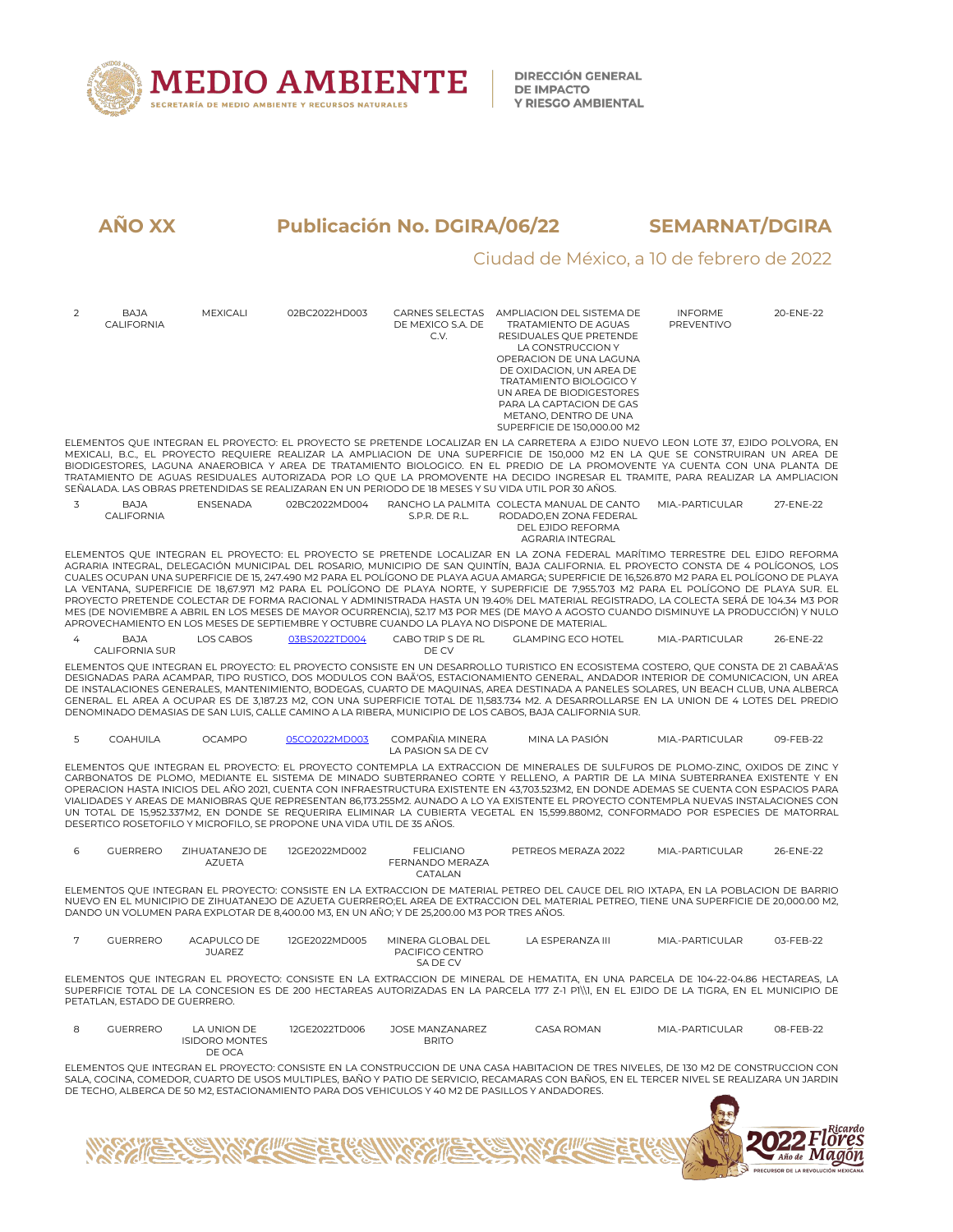

#### Ciudad de México, a 10 de febrero de 2022

| 9                 | ESTADO DE<br><b>MEXICO</b> | VALLE DE BRAVO                                        | 15EM2022UD013 | STUPA RANCH, S.A.<br>DE C.V.                                                                 | STTUPA RANCHE<br><b>RESIDENCIAL</b>                                                                                                                                                                                                                                                                                                                                                                                                                                                                                                                                                                                                                                                                        | MIA.-PARTICULAR              | 08-FEB-22 |  |
|-------------------|----------------------------|-------------------------------------------------------|---------------|----------------------------------------------------------------------------------------------|------------------------------------------------------------------------------------------------------------------------------------------------------------------------------------------------------------------------------------------------------------------------------------------------------------------------------------------------------------------------------------------------------------------------------------------------------------------------------------------------------------------------------------------------------------------------------------------------------------------------------------------------------------------------------------------------------------|------------------------------|-----------|--|
| <b>HECTAREAS.</b> |                            |                                                       |               |                                                                                              | ELEMENTOS QUE INTEGRAN EL PROYECTO: EL PROYECTO CONSISTE EN EL ESTABLECIMIENTO DE INFRAESTRUCTURA CONFORMADA PARA 18 LOTES CON EL<br>ESTABLECIMIENTO Y DESARROLLO DE 18 VIVIENDAS TIPO CAMPESTRE, DOS ACCESOS AL PREDIO, PLANTAS DE TRATAMIENTO DE AGUAS RESIDUALES EN CADA<br>LOTE RESIDENCIAL, ASI COMO LA REHABILITACION Y CONSTRUCCION DE CAMINOS INTERNOS Y PLAZAS / GLORIETAS, EN UNA SUPERFICIE DE 41.3317                                                                                                                                                                                                                                                                                          |                              |           |  |
| 10 <sup>°</sup>   | <b>NAYARIT</b>             | <b>TECUALA</b>                                        | 18NA2022MD008 | <b>LAGO DE ORO</b><br>RESOURCES SA DEW<br><b>CV</b>                                          | LA PRESA EN EL MUNICIPIO<br>DE TECUALA NAY                                                                                                                                                                                                                                                                                                                                                                                                                                                                                                                                                                                                                                                                 | <b>INFORME</b><br>PREVENTIVO | 27-FNF-22 |  |
|                   |                            |                                                       |               | EXCLUSIVAMENTE YA OUE NO HABRA CONSTRUCCION DE CAMINOS, UTILIZANDO LOS YA EXISTENTES.        | ELEMENTOS QUE INTEGRAN EL PROYECTO: EL PROYECTO SE ENCUENTRA EN EL EJIDO DE LA PRESA EN EL MUNICIPIO DE TECUALA, NAYARIT, CONTEMPLA LA<br>EXPLORACION MINERA DIRECTA UTILIZANDO PERFORADORAS CON BROCAS DE DIAMANTE, CON LA CONSTRUCCION DE 50 PLANILLAS DE BARRENACION                                                                                                                                                                                                                                                                                                                                                                                                                                    |                              |           |  |
| 11                | <b>NAYARIT</b>             | <b>SAN BLAS</b>                                       | 18NA2022TD009 | EDGAR JOSUE<br>MONTOYA MEZA                                                                  | RESTAURANTE MI PANGUITA                                                                                                                                                                                                                                                                                                                                                                                                                                                                                                                                                                                                                                                                                    | MIA - PARTICUI AR            | 27-ENE-22 |  |
|                   |                            |                                                       |               | OSTIONEROS DE ATICAMA, EN LA LOCALIDAD DE ATICAMA, MUNICIPIO DE SAN BLAS, ESTADO DE NAYARIT. | ELEMENTOS QUE INTEGRAN EL PROYECTO: EL PROYECTO CONSISTE EN LA OPERACION Y MANTENIMIENTO DE LAS OBRAS E INSTALACIONES EXISTENTES DEL<br>RESTAURANTE MI PANGUITA EN UN POLIGONO DE 195.789 M2. INCLUYE, COCINA.UN ASADOR, DOS AREAS DE COMENSALES, TODO EN TRES RAMADAS<br>ELABORADAS CON MATERIAL DE LA REGION.EL PROYECTO OCUPA UNICAMENTE ZONA FEDERAL MARITIMO TERRESTRE EN LA ZONA CONOCIDA COMO LOS                                                                                                                                                                                                                                                                                                   |                              |           |  |
| 12                | <b>NAYARIT</b>             | <b>BAHIA DE</b><br><b>BANDERAS</b>                    | 18NA2022TD010 | PEDRO FERNANDEZ<br>DE VALLE OCHOA                                                            | CONSTRUCCION DE CASA<br><b>HABITACION LOTE 123.</b><br>CONDOMINIO MAESTRO<br><b>BOLONGO</b>                                                                                                                                                                                                                                                                                                                                                                                                                                                                                                                                                                                                                | MIA.-PARTICULAR              | 01-FEB-22 |  |
|                   |                            | 772.94 M2 DE PROPIEDAD PRIVADA Y 688.47 M2 DE ZFMT.   |               |                                                                                              | ELEMENTOS QUE INTEGRAN EL PROYECTO: CONSISTE EN LA CONSTRUCCION, OPERACION Y MANTENIMIENTO DE UNA CASA HABITACION, QUE CONSTA DE UN<br>SOTANO Y 2 PLANTAS, CON 6 RECAMARAS, COCINA, COMEDOR, SALA, GIMNASIO, CUARTO DE MAQUINAS, ESTUDIO, ALACENA, CUARTO DE JUEGOS, CUARTO DE<br>LAVADO, SALA DE T.V., 9 BAÃ'OS Y UN MEDIO BAÃ'O, DIVERSAS TERRAZAS, CUARTO DE MAQUINAS, TERRAZA ABIERTA, TERRAZA APERGOLADA, ALBERCA,<br>JACUZZI, LAVANDERIA, COCHERA PARA 3 AUTOS, DISTRIBUIDORES Y ESCALERAS, BAR Y JARDINES, EN UN PREDIO OUE DE ACUERDO AL LEVANTAMIENTO<br>TOPOGRAFICO ARROJA UNA SUPERFICIE DE 1,023.252 M2, SIN EMBARGO, SEGUN LA DELIMITACION OFICIAL VIGENTE DE ZFMT SE TIENE UNA SUPERFICIE DE |                              |           |  |
| 13                | <b>NAYARIT</b>             | <b>BAHIA DE</b><br><b>BANDERAS</b>                    | 18NA2022TD011 | MIRNA ABUD<br><b>FLORES</b>                                                                  | CASA DE LA TORTUGA                                                                                                                                                                                                                                                                                                                                                                                                                                                                                                                                                                                                                                                                                         | MIA.-PARTICULAR              | 02-FEB-22 |  |
|                   |                            |                                                       |               |                                                                                              | ELEMENTOS QUE INTEGRAN EL PROYECTO: EN UN POLIGONO DE 1.137.959 M2 QUE CONTEMPLAN 144.138 M2 DE PREDIO PROPIEDAD Y 993.821 M2 DE TERRENOS<br>GANADOS AL MAR: SE PRETENDE LA CONSTRUCCION DE UNA TERRAZA CONFORMADA POR DOS PLANTAS DONDE EN LA PLANTA BAJA SE CONTARA CON UNA<br>BARRA Y ASADOR, TECHADO CON LOSA DE CONCRETO SOPORTADA CON 6 COLUMNAS DE CONCRETO ARMADO, ESCALERAS DE ACCESO A LA SEGUNDA<br>PLANTA, DELIMITADA CON BARANDALES DE CRISTAL Y CUBIERTA CON PERGOLADO DE MADERA. ASI COMO LA OPERACION Y MANTENIMIENTO DE UNA CASA<br>DE DESCANSO FAMILIAR Y OBRAS COMPLEMENTARIAS REALIZADAS SIN CONTAR CON AUTORIZACION EN MATERIA DE IMPACTO AMBIENTAL                                   |                              |           |  |
| 14                | <b>NAYARIT</b>             | <b>COMPOSTELA</b>                                     | 18NA2022TD012 | <b>GERARDO</b><br><b>MIRAMONTES</b><br><b>GONZALEZ</b>                                       | CASA CAROLINA                                                                                                                                                                                                                                                                                                                                                                                                                                                                                                                                                                                                                                                                                              | MIA.-PARTICULAR              | 03-FEB-22 |  |
|                   |                            | RINCON DE GUAYABITOS, COMPOSTELA, NAYARIT.            |               |                                                                                              | ELEMENTOS QUE INTEGRAN EL PROYECTO: CONSISTE EN LA CONSTRUCCION, OPERACION Y REMODELACION DE UNA CASA EXISTENTE, QUE SE COMPONDRA<br>POR 3 NIVELES; EL PRIMERO CONTARA CON UN LOCAL, RECIBIDOR, TRES HABITACIONES, BAÑOS, TERRAZAS, ALBERCA Y AREA DE CAMASTROS, PALAPAS, AREAS<br>VERDES Y LA REHABILITACION DE UN PUENTE PEATONAL SOBRE LA ZONA DE ESTERO. EL SEGUNDO NIVEL SERA CONFORMADO POR CINCO HABITACIONES,<br>DOS RECAMARAS, BALCONES Y BAÑOS, EL TERCER NIVEL CONTARA CON DOS COCINAS, TRES RECAMARAS, TRES HABITACIONES, TERRAZA, Y BAÑOS,LAS OBRAS<br>DEL PROYECTO SE ENCUENTRAN DENTRO DE UN POLIGONO DE 700.133 M2 DE ZONA FEDERAL DE ESTERO Y PREDIO DE PROPIEDAD PRIVADA, UBICADO        |                              |           |  |
| 15                | <b>OAXACA</b>              | <b>SAN JUAN</b><br><b>BAUTISTA</b><br><b>TUXTEPEC</b> | 20OA2022HD010 | AGLOMERADOS DE<br>CONCRETO DEL<br>PAPALOAPAN, S.A.<br>DE C.V.                                | APROVECHAMIENTO DE<br>MATERIALES PETREOS EN<br><b>LOS BANCOS TORO BRAVO Y</b><br>MUNDO NUEVO CON ACCESO<br>POR LA MARGEN IZQUIERDO<br>DEL CAUCE DEL RIO<br>PAPALOAPAN                                                                                                                                                                                                                                                                                                                                                                                                                                                                                                                                      | MIA.-PARTICULAR              | 02-FEB-22 |  |

ELEMENTOS QUE INTEGRAN EL PROYECTO: MANIFESTACION DE IMPACTO AMBIENTAL DEL PROYECTO APROVECHAMIENTO DE MATERIALES PETREOS EN LOS BANCOS TORO BRAVO Y MUNDO NUEVO, CAUCE DEL RIO PAPALOAPAN, SAN JUAN BAUTISTA TUXTEPEC, OAXACA

| 16 | JAXACA | A MARIA<br>SANTA | 200A2022TD003 | <b>\FGIR SHIPPING S</b><br>$\Lambda$ $\vdash$ | CONSTRUCCION DE CASA | -PARTICUI AR<br><b>MIA</b> | 18-FNF-22 |
|----|--------|------------------|---------------|-----------------------------------------------|----------------------|----------------------------|-----------|
|    |        | <b>ONAMECA</b>   |               | DEC<br>DF R<br>$\lambda$                      | HABITACION SHADOW    |                            |           |

ELEMENTOS QUE INTEGRAN EL PROYECTO: MANIFESTACION DE IMPACTO AMBIENTAL DEL PROYECTO CASA HABITACION PLAYA MERMEJITA, MAZUNTE, SANTA MARIA TONAMECA, DISTRITO DE POCHUTLA, OAXACA

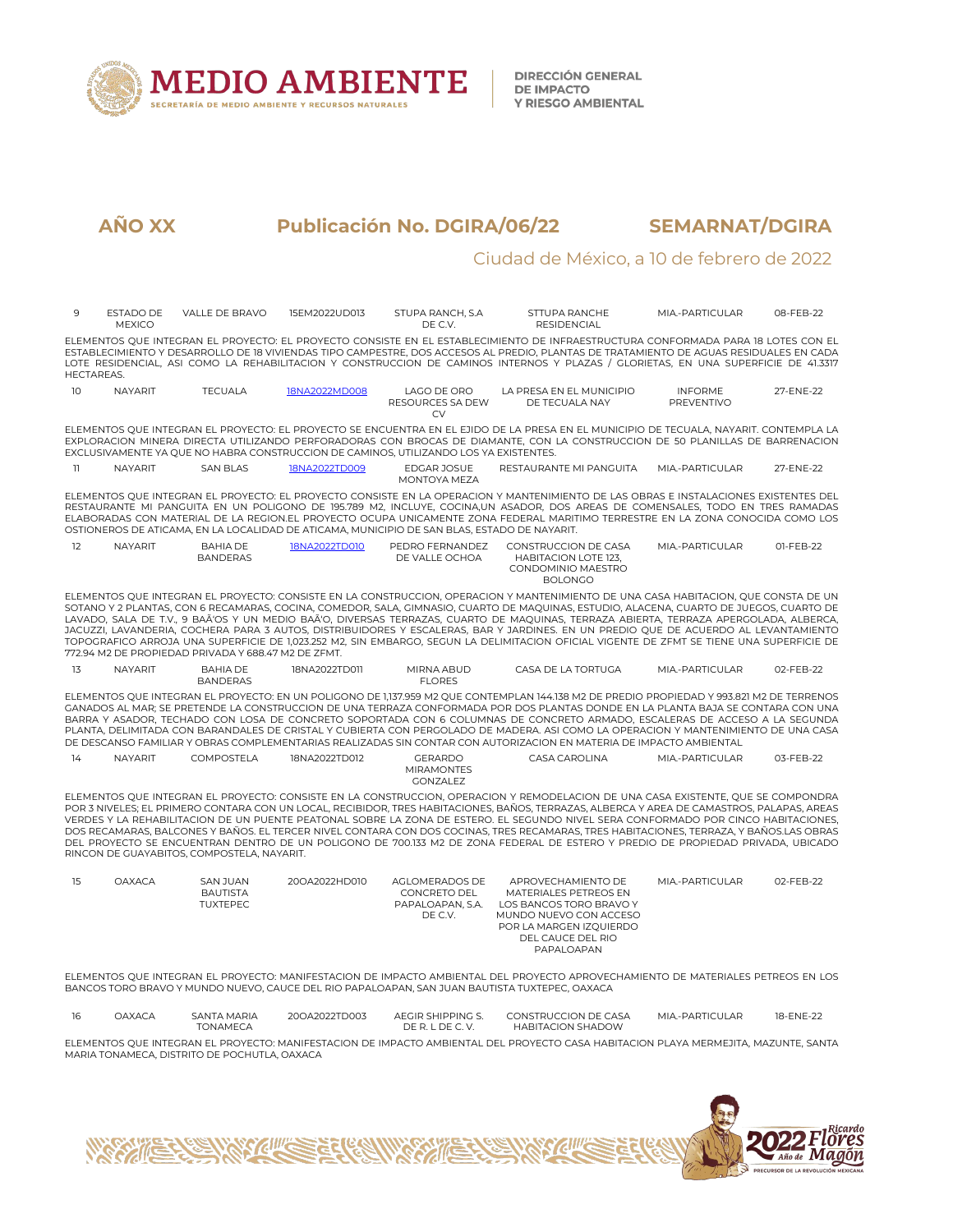

#### Ciudad de México, a 10 de febrero de 2022

| 17          | <b>OAXACA</b>   | <b>SANTA MARIA</b><br><b>HUATULCO</b> | 20OA2022TD005                                                | LORENZO<br>LAVARIEGA ARISTA                                                                        | LOTIFICACION PM EN PIEDRA<br>DE MOROS, SANTA MATIA<br>HUATULCO, OAX.                                                                                                                                                                                                                                                                                                                                                                                                                                                                                                                                                                                                                                                                                                                                                                                                                                                                                                                                                                                                                                                                                                                                                                                                                                                                                                                                                 | MIA.-PARTICULAR | 25-ENE-22 |
|-------------|-----------------|---------------------------------------|--------------------------------------------------------------|----------------------------------------------------------------------------------------------------|----------------------------------------------------------------------------------------------------------------------------------------------------------------------------------------------------------------------------------------------------------------------------------------------------------------------------------------------------------------------------------------------------------------------------------------------------------------------------------------------------------------------------------------------------------------------------------------------------------------------------------------------------------------------------------------------------------------------------------------------------------------------------------------------------------------------------------------------------------------------------------------------------------------------------------------------------------------------------------------------------------------------------------------------------------------------------------------------------------------------------------------------------------------------------------------------------------------------------------------------------------------------------------------------------------------------------------------------------------------------------------------------------------------------|-----------------|-----------|
|             |                 |                                       |                                                              |                                                                                                    | ELEMENTOS QUE INTEGRAN EL PROYECTO: MANIFESTACIÓN DE IMPACTO AMBIENTAL DEL PROYECTO ?LOTIFICACIÓN PM?, CON PRETENDIDA UBICACIÓN KM<br>4.4 CARRETERA A ARROYO XUCHITL, MUNICIPIO DE SANTA MARÍA HUATULCO, OAXACA, CONSISTENTE EN UNA URBANIZACIÓN UNA SUPERFICIE DE 22,319.32 M2.                                                                                                                                                                                                                                                                                                                                                                                                                                                                                                                                                                                                                                                                                                                                                                                                                                                                                                                                                                                                                                                                                                                                     |                 |           |
| 18          | <b>OAXACA</b>   | <b>SANTA MARIA</b><br>COLOTEPEC       | 20OA2022TD006                                                | <b>JAVIER EMILIO Y</b><br><b>JERONIMO</b><br><b>EDUARDO</b><br><b>HIRSCHFELD</b><br><b>MERELES</b> | <b>CONSTRUCCION Y</b><br>OPERACION DEL HOTEL<br>ALEJANDRO CARDENAS<br>PUERTO ESCONDIDO EN<br>PLAYA ZICATELA, MUNICIPIO<br>SANTA MARIA COLOTEPEC,<br>OAXACA.                                                                                                                                                                                                                                                                                                                                                                                                                                                                                                                                                                                                                                                                                                                                                                                                                                                                                                                                                                                                                                                                                                                                                                                                                                                          | MIA.-PARTICULAR | 25-ENE-22 |
| 1625.59 M2. |                 |                                       |                                                              |                                                                                                    | ELEMENTOS QUE INTEGRAN EL PROYECTO: MANIFESTACIÓN DE IMPACTO AMBIENTAL DEL PROYECTO ?CONSTRUCCIÓN Y OPERACIÓN DEL HOTEL ?ALEJANDRO<br>CÁRDENAS PUERTO ESCONDIDO?, CON PRETENDIDA UBICACIÓN EN PLAYA ZICATELA, MUNICIPIO DE SANTA MARÍA COLOTEPEC, OAXACA, SUPERFICIE TOTAL                                                                                                                                                                                                                                                                                                                                                                                                                                                                                                                                                                                                                                                                                                                                                                                                                                                                                                                                                                                                                                                                                                                                           |                 |           |
| 19          | <b>OAXACA</b>   | <b>SANTA MARIA</b><br>COLOTEPEC       | 20OA2022TD007                                                | <b>IRMA ANGELICA</b>                                                                               | REGULARIZACION DE UN<br>ACEVEDO PALACIOS DESARROLLO INMOBILIARIO<br>EN ECOSISTEMAS COSTEROS                                                                                                                                                                                                                                                                                                                                                                                                                                                                                                                                                                                                                                                                                                                                                                                                                                                                                                                                                                                                                                                                                                                                                                                                                                                                                                                          | MIA.-PARTICULAR | 26-ENE-22 |
|             |                 |                                       |                                                              |                                                                                                    | ELEMENTOS OUE INTEGRAN EL PROYECTO: MANIFESTACIÓN DE IMPACTO AMBIENTAL DEL PROYECTO ? DESARROLLO HABITACIONAL E INSTALACIONES DE<br>COMERCIO Y SERVICIOS EN GENERAL, UBICADO EN AVENIDA PÉREZ GASGA SIN NÚMERO, COLONIA EL MARINERO, SANTA MARÍA COLOTEPEC, OAXACA,                                                                                                                                                                                                                                                                                                                                                                                                                                                                                                                                                                                                                                                                                                                                                                                                                                                                                                                                                                                                                                                                                                                                                  |                 |           |
| 20          | <b>OAXACA</b>   | SANTA MARIA<br><b>HUATULCO</b>        | 20OA2022TD008                                                | CASAS DE ENSUEÑO<br>HUTULCO S.A. DE C.V.                                                           | <b>CASA KOOTCHIK</b>                                                                                                                                                                                                                                                                                                                                                                                                                                                                                                                                                                                                                                                                                                                                                                                                                                                                                                                                                                                                                                                                                                                                                                                                                                                                                                                                                                                                 | MIA.-PARTICULAR | 01-FEB-22 |
|             |                 |                                       | MARIA HUATULCO, OAXACA. PROYECTO DE DESARROLLO INMONBILIARIO |                                                                                                    | ELEMENTOS QUE INTEGRAN EL PROYECTO: MANIFESTACION DE IMPACTO AMBIENTAL DEL PROYECTO CASA KOOTCHIK EN SANTA CRUZ HUATULCO, SANTA                                                                                                                                                                                                                                                                                                                                                                                                                                                                                                                                                                                                                                                                                                                                                                                                                                                                                                                                                                                                                                                                                                                                                                                                                                                                                      |                 |           |
| 21          | PUEBLA          | COXCATLAN                             | 21PU2022ID007                                                | CIA ENERGETICA DE<br>VIGO S DE RL                                                                  | INSTALACION, OPERACION,<br>MANTENIMIENTO Y<br>ABANDONO DE UNA FABRICA<br>DE AZUCAR ESTANDAR<br>BLANCA, UBICADA EN EL<br>PREDIO RANCHO EL PADRE,<br>MUNICIPIO DE COXCATLAN,<br><b>ESTADO DE PUEBLA</b>                                                                                                                                                                                                                                                                                                                                                                                                                                                                                                                                                                                                                                                                                                                                                                                                                                                                                                                                                                                                                                                                                                                                                                                                                | MIA.-PARTICULAR | 03-FEB-22 |
|             |                 |                                       |                                                              |                                                                                                    | ELEMENTOS QUE INTEGRAN EL PROYECTO: EL PROYECTO CONSISTE EN LA INSTALACION Y OPERACION DE UNA FABRICA PROCESADORA DE CANA DE AZUCAR<br>ENFOCADA A LA PRODUCCION DE AZUCAR GRANULADA EN CALIDAD ESTANDAR BLANCA. EL SITIO DONDE SE UBICA LA FABRICA PERTENECE AL MUNICIPIO DE<br>COXCATLAN, PUEBLA, DE MANERA PARTICULAR EL USO DE SUELO EN EL SITIO DEL PROYECTO ES DE USO INDUSTRIAL, ES IMPORTANTE MENCIONAR OUE EL<br>PROYECTO NO SE UBICA DENTRO DE ALGUN AREA NATURAL PROTEGIDA. SE CUENTA CON EDIFICACIONES EN UNA SUPERFICIE DE 7,701.83 MÂ <sup>2</sup> . LA VIDA UTIL<br>DEL PROYECTO ESTA CONTEMPLADA PARA UN PERIODO DE 30 ANIOS O MAS, POR LO CUAL NO SE MUESTRA UNA ETAPA DE ABANDONO DEL PROYECTO. ES<br>IMPORTANTE MENCIONAR QUE LA ETAPA DE PREPARACION DEL SITIO Y CONSTRUCCION YA FUE REALIZADA; ES DECIR, SE INSTALO LA PLANTA INDUSTRIAL SIN<br>CONTAR CON AUTORIZACION PREVIA EN MATERIA DE IMPACTO AMBIENTAL. POR ESTE MOTIVO, LA DELEGACION FEDERAL DE LA PROFEPA EN EL ESTADO DE<br>PUEBLA, EFECTUO UNA INSPECCION, RESULTANDO EL EMPLAZAMIENTO A QUE FUE MOTIVO LA EMPRESA EN MATERIA DE IMPACTO AMBIENTAL. COMO OBRAS<br>POR REALIZAR SE CONSIDERA LA CONSTRUCCION DE UN POZO PARA EXTRAER AGUAS SUBTERRANEAS, EL DISENO Y CONSTRUCCION DE UNA PLANTA PARA EL<br>TRATAMIENTO DE LAS AGUAS RESIDUALES INDUSTRIALES Y LA INSTALACION DE UNA SEGUNDA CALDERA. PARA EL CASO OUE SEA NECESARIO. |                 |           |
|             | 22 QUINTANA ROO | LAZARO<br>CARDENAS                    | 23OR2022TD011                                                | MIRIAM RUTH<br><b>VARGAS LOPEZ</b>                                                                 | MIA HOLBOX                                                                                                                                                                                                                                                                                                                                                                                                                                                                                                                                                                                                                                                                                                                                                                                                                                                                                                                                                                                                                                                                                                                                                                                                                                                                                                                                                                                                           | MIA.-PARTICULAR | 09-FEB-22 |
|             |                 |                                       |                                                              |                                                                                                    | FLEMENTOS QUE INTEGRAN EL RROYECTO: CONSTRUCCIÓN Y ORFRACIÓN DE UN HOTEL CONFORMADO DE 43 CUARTOS DISTRIBUIDOS EN EDIFICIOS A R Y C                                                                                                                                                                                                                                                                                                                                                                                                                                                                                                                                                                                                                                                                                                                                                                                                                                                                                                                                                                                                                                                                                                                                                                                                                                                                                  |                 |           |

ELEMENTOS QUE INTEGRAN EL PROYECTO: CONSTRUCCIÓN Y OPERACIÓN DE UN HOTEL CONFORMADO DE 43 CUARTOS DISTRIBUIDOS EN EDIFICIOS A,B Y C<br>DE TRES NIVELES, CON SUS ÁREAS COMUNES Y DE SERVICIOS DENTRO DE UN PREDIO DE SUPERFICIE TO FEDERAL MARÍTIMO TERRESTRE, ANDADOR Y MUELLE PILOTEADO SOBRE EL ÁREA MARINA. UBICADO EN EL MUNICIPIO DE LÁZARO CÁRDENAS, QUINTANA ROO.

| $\sim$<br>ب | SINAI OA | 10V<br>HUIA | ORACIONES<br>:vn<br>- ヘ ピ | ADE. | <b>INFORME</b>               | 5-NOV-3<br>- |
|-------------|----------|-------------|---------------------------|------|------------------------------|--------------|
|             |          |             | <b>MARC</b><br>.<br>. .   |      | <b>FNTIVC</b><br>レレトソ<br>. . |              |
|             |          |             | $\lambda$<br>◡.៴.         |      |                              |              |

ELEMENTOS QUE INTEGRAN EL PROYECTO: ESTE PROYECTO CONSISTE EN DETERMINAR, MEDIANTE LA EXPLORACIÓN DIRECTA, LAS ÁREAS POTENCIALES DE RESERVA EN CALIDAD Y DISPONIBILIDAD OPERATIVA, CON EL FIN DE DETERMINAR LA FACTIBILIDAD DE EXPLOTACIÓN FUTURA DE MINERALES DE INTERÉS, EN OBSERVANCIA A LAS DISPOSICIONES DE LA LEY GENERAL DEL EQUILIBRIO ECOLÓGICO Y SU REGLAMENTO EN MATERIA DE EVALUACIÓN DEL IMPACTO AMBIENTAL Y EN CUMPLIMIENTO A LAS ESPECIFICACIONES QUE ESTABLECE LA NOM-120-SEMARNAT-2020.

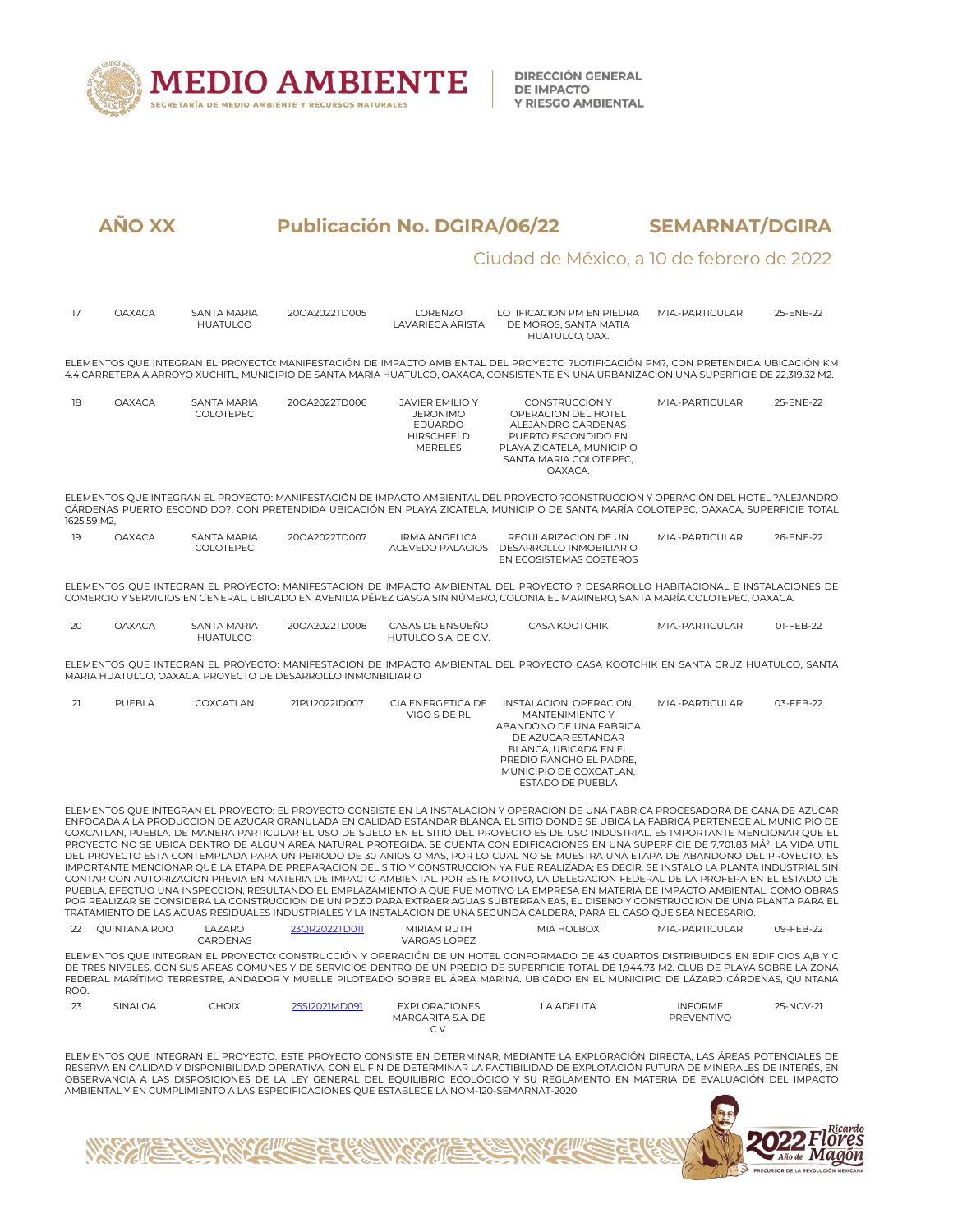

**DIRECCIÓN GENERAL DE IMPACTO** Y RIESGO AMBIENTAL

# **AÑO XX Publicación No. DGIRA/06/22 SEMARNAT/DGIRA**

#### Ciudad de México, a 10 de febrero de 2022

| 24         | SINALOA                         | MAZATLAN | 25SI2022HD009                                            | <b>MATERIALES</b><br>PFTRFOS S.A. DF C.V.                                 | PROCESADORA DE EXTRACCION DE MATERIALES<br>PETREOS EN EL RIO PRESIDIO<br><b>BANCO VILLA UNION</b>                                                                                                                                                                                                                                                                                                                                                                                                                                                                                                                                                                                                                                                                                                                          | MIA.-PARTICULAR   | 25-ENE-22 |
|------------|---------------------------------|----------|----------------------------------------------------------|---------------------------------------------------------------------------|----------------------------------------------------------------------------------------------------------------------------------------------------------------------------------------------------------------------------------------------------------------------------------------------------------------------------------------------------------------------------------------------------------------------------------------------------------------------------------------------------------------------------------------------------------------------------------------------------------------------------------------------------------------------------------------------------------------------------------------------------------------------------------------------------------------------------|-------------------|-----------|
| POBLACIÓN  |                                 |          |                                                          |                                                                           | ELEMENTOS QUE INTEGRAN EL PROYECTO: EL PROYECTO OBJETO DEL PRESENTE ESTUDIO CONSISTE EN LA EXTRACCIÓN DE MATERIALES PÉTREOS PARA SU<br>COMERCIALIZACIÓN. Y A SU VEZ FORMA PARTE DE UN PROGRAMA PROPUESTO POR CONAGUA QUE CONSISTE EN RECTIFICAR Y AMPLIAR LOS CAUCES DE LOS<br>RÍOS PARA QUE ESTOS TENGAN MAYOR CAPACIDAD DE CONDUCCIÓN, MEJORARAN SIGNIFICATIVAMENTE LA CAPACIDAD HIDRÁULICA DE LOS RÍOS,<br>REDUCIENDO RIESGOS DE INUNDACIÓN Y FROSIÓN DE LOS MÁRGENES, MINIMIZANDO LA AFECTACIÓN A TERCEROS EN ÁREAS PRODUCTIVAS Y CENTROS DE                                                                                                                                                                                                                                                                           |                   |           |
| 25         | SINALOA                         | MAZATLAN | 25SI2022HD010                                            | TIRADO BELTRAN                                                            | AMARANTA LORENA EXTRACCION DE MATERIALES<br>PETREOS EN UN TRAMO DEL<br>CAUCE DEL RIO PRESIDIO A<br>LA ALTURA DEL POBLADO<br>ESCAMILLAS, MAZATLAN<br>SINALOA.                                                                                                                                                                                                                                                                                                                                                                                                                                                                                                                                                                                                                                                               | MIA - PARTICUI AR | 01-FFB-22 |
|            |                                 |          | FRACCIÓN X DE LA LGEFPA EN MATERIA DE IMPACTO AMBIENTAL. |                                                                           | ELEMENTOS QUE INTEGRAN EL PROYECTO: ESTE PROYECTO CONSISTE EN EL PRESENTE ESTUDIO SE ELABORA CON LA FINALIDAD DE DETERMINAR LA<br>FACTIBILIDAD TÉCNICA Y AMBIENTAL DEL PROYECTO DE EXTRACCIÓN DE MATERILES PÉTREOS EN GREÑA. OUE SE FORMAN EN DEPÓSITOS POR EL ARRASTRE<br>DEL CAUCE DEL RÍO PRESIDIO AÑO CON AÑO EN LA ZONA FEDERAL DEL SISTEMA HÍDRICO; ESTO EN CUMPLIMENTO EN LO DISPUESTO EN EL ARTÍCULO 28                                                                                                                                                                                                                                                                                                                                                                                                            |                   |           |
| 26         | SINALOA                         | MAZATLAN | 25SI2022HD011                                            | <b>MATERIALES</b><br>PETREOS S.A. DE C.V.                                 | PROCESADORA DE EXTRACCION DE MATERIALES<br>PETREOS EN EL RIO PRESIDIO<br><b>BANCO LA TUNA</b>                                                                                                                                                                                                                                                                                                                                                                                                                                                                                                                                                                                                                                                                                                                              | MIA.-PARTICULAR   | 01-FEB-22 |
| POBLACIÓN. |                                 |          |                                                          |                                                                           | ELEMENTOS QUE INTEGRAN EL PROYECTO: EL PROYECTO OBJETO DEL PRESENTE ESTUDIO CONSISTE EN LA EXTRACCIÓN DE MATERIALES PÉTREOS PARA SU<br>COMERCIALIZACIÓN, Y A SU VEZ FORMA PARTE DE UN PROGRAMA PROPUESTO POR CONAGUA OUE CONSISTE EN RECTIFICAR Y AMPLIAR LOS CAUCES DE LOS<br>RÍOS PARA OUE ESTOS TENGAN MAYOR CAPACIDAD DE CONDUCCIÓN, MEJORARAN SIGNIFICATIVAMENTE LA CAPACIDAD HIDRÁULICA DE LOS RÍOS.<br>REDUCIENDO RIESGOS DE INUNDACIÓN Y EROSIÓN DE LOS MÁRGENES, MINIMIZANDO LA AFECTACIÓN A TERCEROS EN ÁREAS PRODUCTIVAS Y CENTROS DE                                                                                                                                                                                                                                                                           |                   |           |
| 27         | SINALOA                         | MAZATLAN | 25SI2022TD012                                            | EL TALLER DEL<br><b>LADRILLO SA DE CV</b>                                 | ALDEA ANANTA                                                                                                                                                                                                                                                                                                                                                                                                                                                                                                                                                                                                                                                                                                                                                                                                               | MIA.-PARTICULAR   | 01-FEB-22 |
|            | AMENIDADES Y ACCESO A LA PLAYA. |          |                                                          |                                                                           | ELEMENTOS QUE INTEGRAN EL PROYECTO: ESTE PROYECTO CONSISTE EN EL TERRENO SOBRE EL QUE SE DESARROLLARÁ EL PROYECTO ES DE FORMA<br>RECTANGULAR, SE ENCUENTRA SITUADO EN LA FRANJA COSTERA DEL PUERTO DE MAZATLÁN, EN EL SITIO CONOCIDO PLAYA DEL DELFÍN, SOBRE LA AVENIDA<br>ERNESTO COPPEL CAMPAÑA, EN EL MUNICIPIO DE MAZATLÁN, ESTADO DE SINALOA, TIENE CUATRO LADOS QUE COLINDAN AL LADO SUR CON TERRENO<br>BALDÍO PROPIEDAD PRIVADA, AL LADO NORTE CON TERRENO BALDÍO PROPIEDAD PRIVADA, AL LADO ESTE CON LA AVENIDA ERNESTO COPPEL CAMPAÑA, Y<br>AL LADO OESTE CON LA PLAYA-OCÉANO PACIFICO. EL PROYECTO CONSISTE EN UN CONJUNTO HABITACIONAL DE DEPARTAMENTOS FRENTE AL MAR. OUE<br>CONSTA DE 13 BLOQUES DE DEPARTAMENTOS INDIVIDUALES, 1 EDIFICIO DE DEPARTAMENTOS, 90 CAJONES DE ESTACIONAMIENTOS, ALBERCA CENTRAL, |                   |           |
| 28         | <b>TABASCO</b>                  | CARDENAS | 27TA2022HD005                                            | <b>TERRACERIA</b><br>PAVIMENTOS Y<br><b>ELECTRIFICACIONES</b><br>SA DE CV | <b>BANCO DE MATERIALES LA</b><br>ESPERANZA                                                                                                                                                                                                                                                                                                                                                                                                                                                                                                                                                                                                                                                                                                                                                                                 | MIA.-PARTICULAR   | 13-ENE-22 |

ELEMENTOS QUE INTEGRAN EL PROYECTO: CONSISTIRA EN LA EXTRACCION DE MATERIAL PETREO ARENA, EN EL CAUCE DEL RIO SAMARIA (VIEJO<br>MEZCALAPAJ,CONTEMPLA EL DRAGADO DE UNA SUPERFICIE DE 10,760.56 M2 (1.760 HA), CON UNA LONGITUD DE

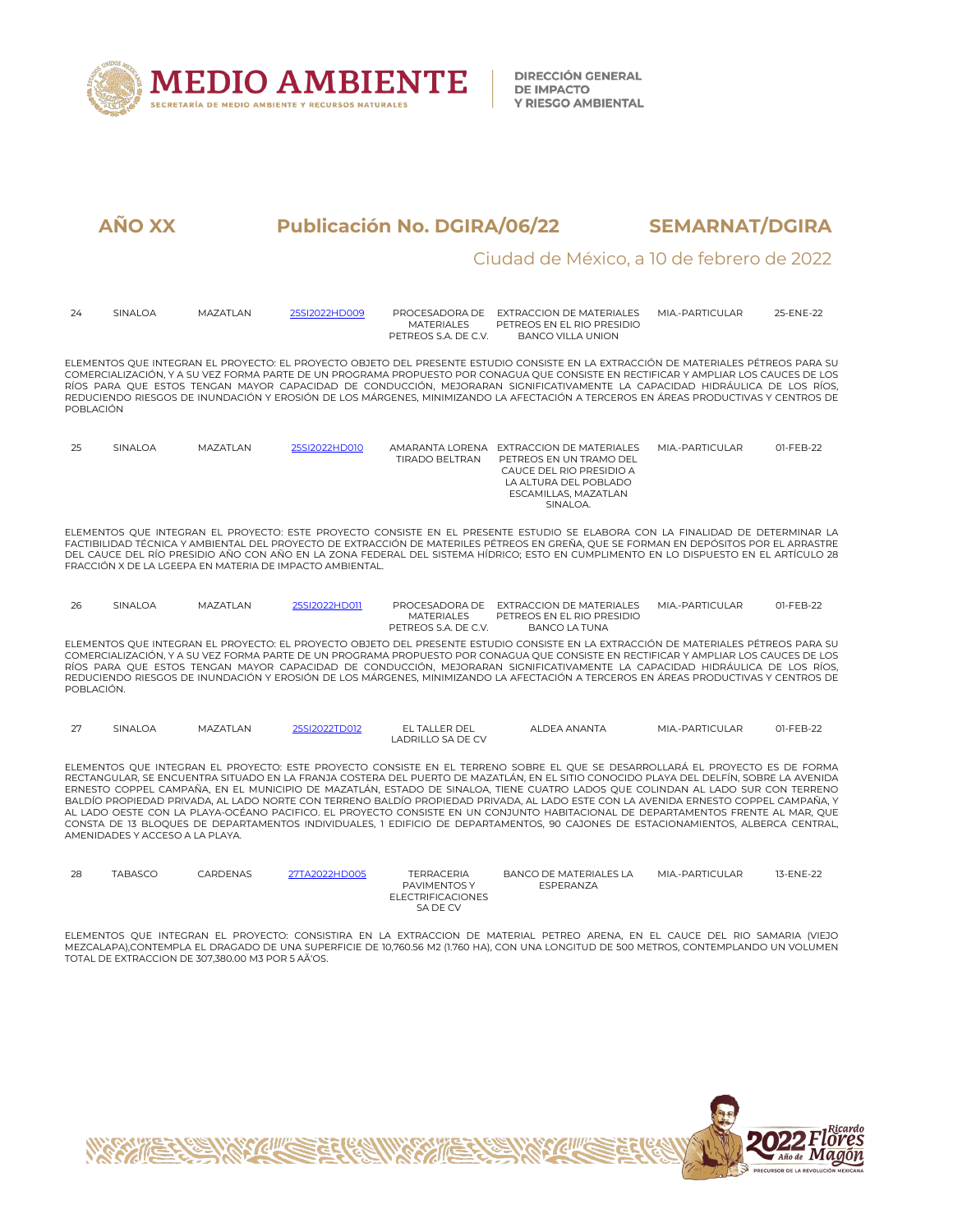

#### Ciudad de México, a 10 de febrero de 2022

5) TRÁMITES UNIFICADOS DE CAMBIO DE USO DE SUELO Y/O APROVECHAMIENTO FORESTAL INGRESADOS A EVALUACIÓN EN DELEGACIONES FEDERALES, DEL 03 AL 09 DE FEBRERO DEL 2022(INCLUYE EXTEMPORÁNEOS).

| No. | <b>ENTIDAD</b>             | <b>MUNICIPIO</b> | CVE.<br><b>PROYECTO</b> | <b>PROMOVENTE</b>             | <b>PROYECTO</b>                                                                                                                                                                       | <b>MODALIDAD</b>                                               | <b>FECHA DE</b><br><b>INGRESO</b> |
|-----|----------------------------|------------------|-------------------------|-------------------------------|---------------------------------------------------------------------------------------------------------------------------------------------------------------------------------------|----------------------------------------------------------------|-----------------------------------|
|     | ESTADO DE<br><b>MEXICO</b> | VALLE DE BRAVO   | 15/L7-0164/02/22        | ANUAR RUIZ<br><b>BARCENAS</b> | DOCUMENTO TECNICO<br>UNIFICADO PARA EL<br>APROVECHAMIENTO FORESTAL<br>MADERABLE EN EL PREDIO<br>PARTICULAR "INMUEBLE OUE SE<br>ENCUENTRA UBICADO EN LA<br>RANCHERIA PINAL DE OSORIOS" | <b>TRÁMITE</b><br>UNIFICADO DE<br>APROVECHAMIENT<br>O FORESTAL | 08-FEB-22                         |

ELEMENTOS QUE INTEGRAN EL PROYECTO: EL PROYECTO CONSISTE EN EL APROVECHAMIENTO FORESTAL MADERABLE,CON LA FINALIDAD DE DARLE MANEJO AL ECOSISTEMA MEDIANTE ACTIVIDADES DE PROTECCION, CONSERVACION, RESTAURACION Y FOMENTO. MEDIANTE EL APROVECHAMIENTO SE PRETENDE LA EXTRACCION DE INDIVIDUOS ARBOREOS CON CARACTERISTICAS FENOTIPICAS Y GENOTIPICAS NO DESEABLES, ENTRE LOS QUE SE ENCUENTRAN LOS PLAGADOS, MAL CONFORMADOS, DECREPITOS, PARA MEJORAR LA MASA FORESTAL EN EL PREDIO Y CON ESTO, LOGRAR MAYORES INCREMENTOS. EL PROYECTO SE EJECUTARA EN UN CICLO DE CORTA DE DIEZ AÑOS CON UNA INTERVENCION, EN UNA SUPERFICIE DE 21.39 HECTAREAS DE UN TOTAL DE 44.80 HECTAREAS.

2 ESTADO DE VALLE DE BRAVO 15EM2022UD016 OSVALDO GONZALEZ MEXICO N/D CASA GONZALEZ DTU.-MODALIDAD B 09-FEB-22

ELEMENTOS QUE INTEGRAN EL PROYECTO: EL PROYECTO CONSISTE EN LACONSTRUCCION DE UNA VIVIENDA FAMILIAR CON UN CONCEPTO DE CASA DE DESCANSO, DELIMITANDO EL PREDIO CON UNA BARDA PERIMETRAL, CONTARA CON AREAS DE JARDINES, ALBERCA, VIAS DE ACCESO Y UN BIODIGESTOR AUTOLIMPIABLE PARA EL TRATAMIENTO DE AGUAS RESIDUALES, EN UNA SUPERFICIE DE 2,367.48 M2.

| NUFVO LEON | <b>ARMEN</b> | 19/MA-0087/12/21 | BIENES GARZA AYALA. | PAROUE INDUSTRIAL EL CARMEN DTU.-MODALIDAD A | 09-DIC-21 |
|------------|--------------|------------------|---------------------|----------------------------------------------|-----------|
|            |              |                  | S.A. DE C.V.        |                                              |           |

ELEMENTOS QUE INTEGRAN EL PROYECTO: LA SUPERFICIE TOTAL DEL TERRENO ES DE 283426.480, EL CUAL SE PRETENDE EL CAMBIO DE USO DE SUELO EN UNA SUPERFICIE DE 236,967.61 METROS CUADRADOS QUE PRESENTA VEGETACIÓN DE MATORRAL ESPINOSO TAMAULIPO, EL PROYECTO SE PRETENDE EN EL MUNICIPIO DE CARMEN, N.L.

| 4 | NUEVO LEON | APODACA | 19/MA-0133/12/21 | <b>FIDEICOMISO</b><br><b>INMOBILIARIO</b><br><b>IRREVOCABLE DE</b><br><b>ADMINISTRACION Y</b><br>DESARROLLO DE<br><b>ACTIVIDADES</b><br><b>EMPRESARIALES</b><br>NUMERO 851-02365 | ALTERRA ETAPA 1 | DTU.-MODALIDAD A | 16-DIC-21 |
|---|------------|---------|------------------|----------------------------------------------------------------------------------------------------------------------------------------------------------------------------------|-----------------|------------------|-----------|
|   |            |         |                  |                                                                                                                                                                                  |                 |                  |           |

ELEMENTOS QUE INTEGRAN EL PROYECTO: LA SUPERFICIE TOTAL DEL PROYECTO ES DE 515,209.60 METROS CUADRADOS, PRESENTA VEGETACIÓN SECUNDARIA DE MATORRAL SUBMONTANO, DE LOS CUAL SE SOLICITAD PARA CAMBIO DE USO DE SUELO EN LATOTALIDAD DE LA SUPERFICIE PARA LA CONSTRUCCIÓN DE FRACCIONAMIENTO RESIDENCIAL, EN EL MUNICIPIO DE APODACA.

| U | <b>FON</b><br>NUEVOL<br>111 | CIENEGA DE | 19/MA-0156/12/21 | TESTARROSA BIENES | <b>DIAMANTE</b><br>PAROUF INDUSTRIAI    | J.-MODAI IDAD A<br>DTU | 16-DIC-21 |
|---|-----------------------------|------------|------------------|-------------------|-----------------------------------------|------------------------|-----------|
|   |                             | FLORES     |                  | RAICES.<br>SΛ     | <b>LORES</b><br><b>IIICIÈNEGA DE EL</b> |                        |           |

ELEMENTOS QUE INTEGRAN EL PROYECTO: EL PROYECTO SE DESARROLLARA EN UN TERRENO DE 11,7382.082 METROS CUADRADOS, LA CUAL SE SOLICITA EN SU TOTALIDAD DE LA SUPERFICIE PARA EL CAMBIO DE USO DE SUELO QUE PRESENTA VEGETACIÓN SECUNDARIA DE VEGETACIÓN SECUNDARIA DE MATORRAL SUBMONTANO PARA LA CONSTRUCCIÓN DE LOTES INDUSTRIALES EN EL MUNICIPIO DE CIÉNEGA DE FLORES, N.L.

| <b>OUINTANA ROO</b> | UAREZ<br>BENITO." | ⁄3/MΔ-C<br>NISB/A2/2 | <b>DIAMANTE DEL</b>  | URBANIZACIÓN LAGOS DEL SOL.<br>the contract of the contract of the contract of the contract of the contract of the contract of the contract of | DTU.-MODAI IDAD A | $09 - FFR - 22$ |
|---------------------|-------------------|----------------------|----------------------|------------------------------------------------------------------------------------------------------------------------------------------------|-------------------|-----------------|
|                     |                   |                      | CARIBE.<br>A DF C.V. | SEGUNDA ETAPA                                                                                                                                  |                   |                 |

ELEMENTOS QUE INTEGRAN EL PROYECTO: SOLICITA AUTORIZACIÓN PARA EL CAMBIO DE USO DE SUELO EN TERRENOS FORESTALES EN UNA SUPERFICIE DE 18.83, HECTÁREAS CON VEGETACIÓN PRESENTE DE SELVA MEDIANA SUBPERENNIFOLIA.

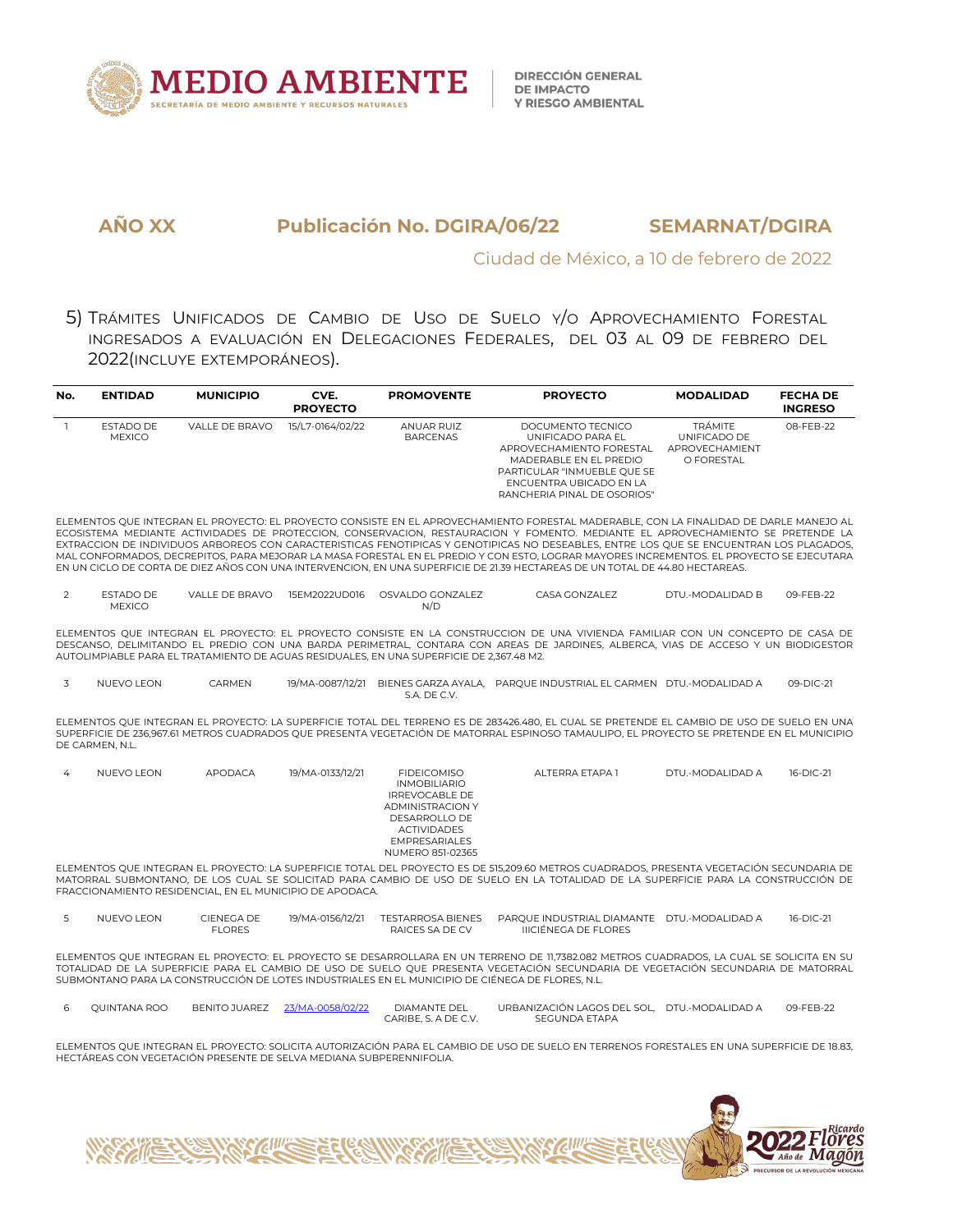

Ciudad de México, a 10 de febrero de 2022

6) RESOLUTIVOS EMITIDOS EN LAS DELEGACIONES FEDERALES DE LA SEMARNAT, DEL 03 AL 09 DE FEBRERO DEL 2022 (INCLUYE EXTEMPORÁNEOS).

| No.          | <b>ENTIDAD</b>                   | <b>MUNICIPIO</b>                               | <b>CLAVE</b>  | <b>PROMOVENTE</b>                                                                                                          | <b>PROYECTO</b>                                                                                              | <b>MODALIDAD</b>           | <b>FECHA</b><br>DE<br><b>INGRESO</b> | <b>FECHA DE</b><br><b>RESOLUCION</b> | <b>VIGENCIA</b>                                                 |
|--------------|----------------------------------|------------------------------------------------|---------------|----------------------------------------------------------------------------------------------------------------------------|--------------------------------------------------------------------------------------------------------------|----------------------------|--------------------------------------|--------------------------------------|-----------------------------------------------------------------|
| $\mathbf{1}$ | <b>BAJA</b><br>CALIFORNIA<br>SUR | MULEGE                                         | 03BS2020TD012 | <b>INMOBILIARIA</b><br>IBORISA, S.A. DE<br>C.V.                                                                            | CONSTRUCTORA E FRACCIONAMIENTO<br>VALLE DE MINAS                                                             | MIA.-<br><b>PARTICULAR</b> | 13-MAR-20                            | 27-ENE-22                            | NO APLICA                                                       |
| 2            | <b>GUERRERO</b>                  | LA UNION DE<br><b>ISIDORO</b><br>MONTES DE OCA | 12GE2021MD053 | DESARROLLO<br><b>RIVIERA</b><br>TRONCONES S.A.PI.<br>DE C.V.                                                               | DESARROLLO<br>RIVERA TRONCONES                                                                               | MIA.-<br>PARTICULAR        | 23-SEP-21                            | 18-ENE-22                            | 06 AÑOS<br>PREPARACIO<br>N Y 50 AÑOS<br>CONSTRUCCI<br>ON        |
| 3            | <b>GUERRERO</b>                  | LA UNION DE<br><b>ISIDORO</b><br>MONTES DE OCA | 12GE2021TD039 | W. ARIEL RAMOS<br><b>RELFE</b>                                                                                             | <b>CASA WINTER</b>                                                                                           | MIA.-<br><b>PARTICULAR</b> | 06-JUL-21                            | 01-FEB-22                            | NO APLICA                                                       |
|              | <b>GUERRERO</b>                  | ZIHUATANEJO<br>DE AZUETA                       | 12GE2021TD041 | <b>ELIZABETH</b><br><b>GONZALEZ AYALA</b>                                                                                  | <b>CASA HABITACION</b><br>ZAFIRO DE MAR                                                                      | MIA.-<br><b>PARTICULAR</b> | 13-JUL-21                            | 10-DIC-21                            | 5 AÑOS<br>PREPARACIO<br>N Y 50 AÑOS<br>CONSTRUCCI<br>ON         |
| 5            | <b>GUERRERO</b>                  | ZIHUATANEJO<br>DE AZUETA                       | 12GE2021TD051 | SOCIEDAD<br><b>ANONIMA</b><br><b>INSTITUCION DE</b><br><b>BANCA MULTIPLE</b><br><b>INTERCAM GRUPO</b><br><b>FINANCIERO</b> | INTERCAM BANCO SANTORINI LUXURY<br><b>BEACH FRONT</b><br>CONDOS                                              | MIA.-<br><b>PARTICULAR</b> | 22-SEP-21                            | 16-DIC-21                            | 10 AÑOS<br>PREPARACIO<br>N Y 50 AÑOS<br><b>CONSTRUCCI</b><br>ON |
| 6            | <b>GUERRERO</b>                  | LA UNION DE<br><b>ISIDORO</b><br>MONTES DE OCA | 12GE2021TD052 | <b>OSCAR LUIS</b><br><b>TRUJILLO FERMIN</b>                                                                                | CASA BELLA NOTTE                                                                                             | MIA-<br>PARTICULAR         | 23-SEP-21                            | 14-DIC-21                            | 5 AÑOS<br>PREPARACIO<br>N Y 50 AÑOS<br><b>CONSTRUCCI</b><br>ON  |
| 7            | <b>GUERRERO</b>                  | ACAPULCO DE<br><b>JUAREZ</b>                   | 12GE2021TD055 | CORPORATIVO<br>MARDAY S.A DEC.V                                                                                            | <b>BAIA</b>                                                                                                  | MIA.-<br><b>PARTICULAR</b> | 23-SEP-21                            | 10-DIC-21                            | 48 MESES<br>PREPARACIO<br>N Y 50 AÑOS<br>CONSTRUCCI<br>ON       |
| 8            | <b>GUERRERO</b>                  | ACAPULCO DE<br><b>JUAREZ</b>                   | 12GE2021TD059 | MARIA MANUELA<br>VILLA AVILA                                                                                               | MURO DE<br><b>CONTENCION PARA</b><br>CASA HABITACION                                                         | MIA-<br><b>PARTICULAR</b>  | 30-SEP-21                            | 25-ENE-22                            | NO APLICA                                                       |
| 9            | <b>GUERRERO</b>                  | <b>GENERAL</b><br><b>HELIODORO</b><br>CASTILLO | 12GE2021VD054 | CONSTRUCTORA<br>IRJAM S.A. DE C.V.                                                                                         | CONSTRUCCION<br>DEL PUENTE<br><b>COATEPEC LOS</b><br><b>NARANJOS</b>                                         | MIA.-<br><b>PARTICULAR</b> | 23-SEP-21                            | 18-ENE-22                            | 12 MESES<br>PREPARACIO<br>N Y 50 AÑOS<br>CONSTRUCCI<br>ON       |
| 10           | NUEVO LEON                       | <b>GARCIA</b>                                  | 19NL2021UD053 | <b>FOMENTO</b><br>EMPRESARIAL<br>INMOBILIARIO S.A.<br>DE C.V.                                                              | DESARROLLO<br><b>HABITACIONALY</b><br>COMERCIAL SANTA<br>MARIA UBICADO EN<br>EL MUNICIPIO DE<br>GARCIA, N.L. | MIA-<br><b>PARTICULAR</b>  | 06-MAY-21                            | 09-SEP-21                            | 6 AÑOS                                                          |
| 11           | NUEVO LEON                       | SANTIAGO                                       | 19NL2021UD065 | <b>DESARROLLOS</b><br>LOCSA S.A DE C.V.                                                                                    | ANTIGUA SUR                                                                                                  | MIA -<br><b>PARTICULAR</b> | 08-JUL-21                            | 16-DIC-21                            | 2 AÑOS                                                          |
|              |                                  |                                                |               |                                                                                                                            |                                                                                                              |                            |                                      |                                      | Ricardo<br>Año de <b>IVIAGON</b><br>UCIÓN MEXICANA              |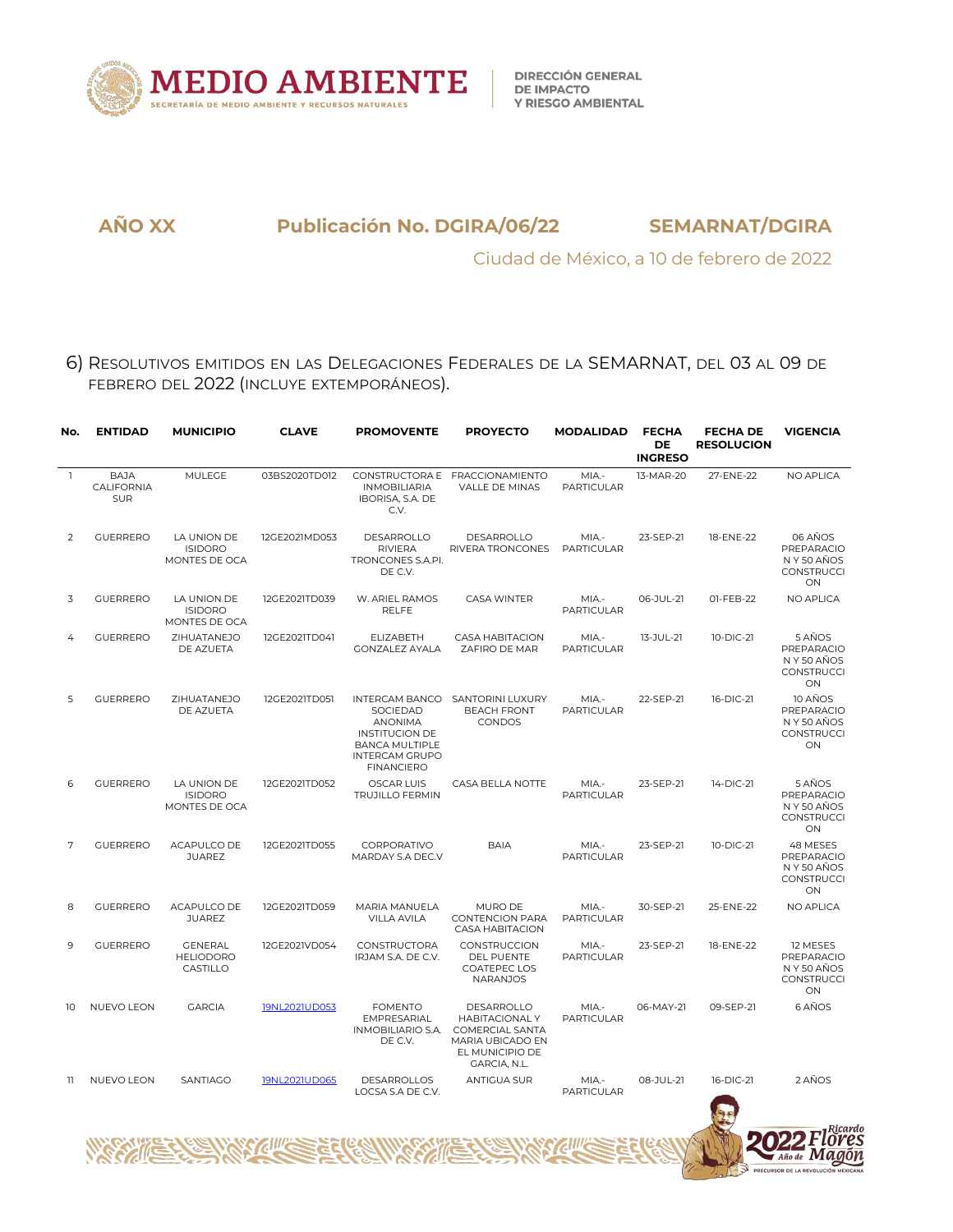

# Ciudad de México, a 10 de febrero de 2022

| 12 | <b>NUEVO LEON</b>             | <b>LINARES</b>    | 19NL2021UD095 | <b>JOSE PILAR</b><br>FIJ7ONDO<br>VILLARREAL                           | APROVECHAMIENT<br>O DE MATERIAI<br>PETREO EN ZONA<br>FEDERAL DEL RIO<br><b>POTOSI</b> | MIA.-<br><b>PARTICULAR</b>  | 26-OCT-21       | 04-ENE-22 | 30 AÑOS    |
|----|-------------------------------|-------------------|---------------|-----------------------------------------------------------------------|---------------------------------------------------------------------------------------|-----------------------------|-----------------|-----------|------------|
| 13 | OUERETARO                     | <b>EL MAROUES</b> | 22OE2021FD027 | <b>GRUPO</b><br><b>PROMOTOR</b><br>ALTERRA S.A.P.I. DE<br>C.V Y OTROS | <b>CERRO PRIETO</b><br>NORTE-NORTE, EL<br>MAROUS ORO.                                 | MIA -<br>PARTICULAR         | 30-MAR-21       | 14-FFB-22 | NO APLICA  |
| 14 | <b>OUINTANA</b><br><b>ROO</b> | SOLIDARIDAD       | 23OR2020TD073 | INMOBILIARIA<br>SADAGO SA DE CV                                       | CASA SADA                                                                             | DTU.-<br><b>MODALIDAD B</b> | $05-NOV-$<br>20 | 17-DIC-21 | NO API ICA |

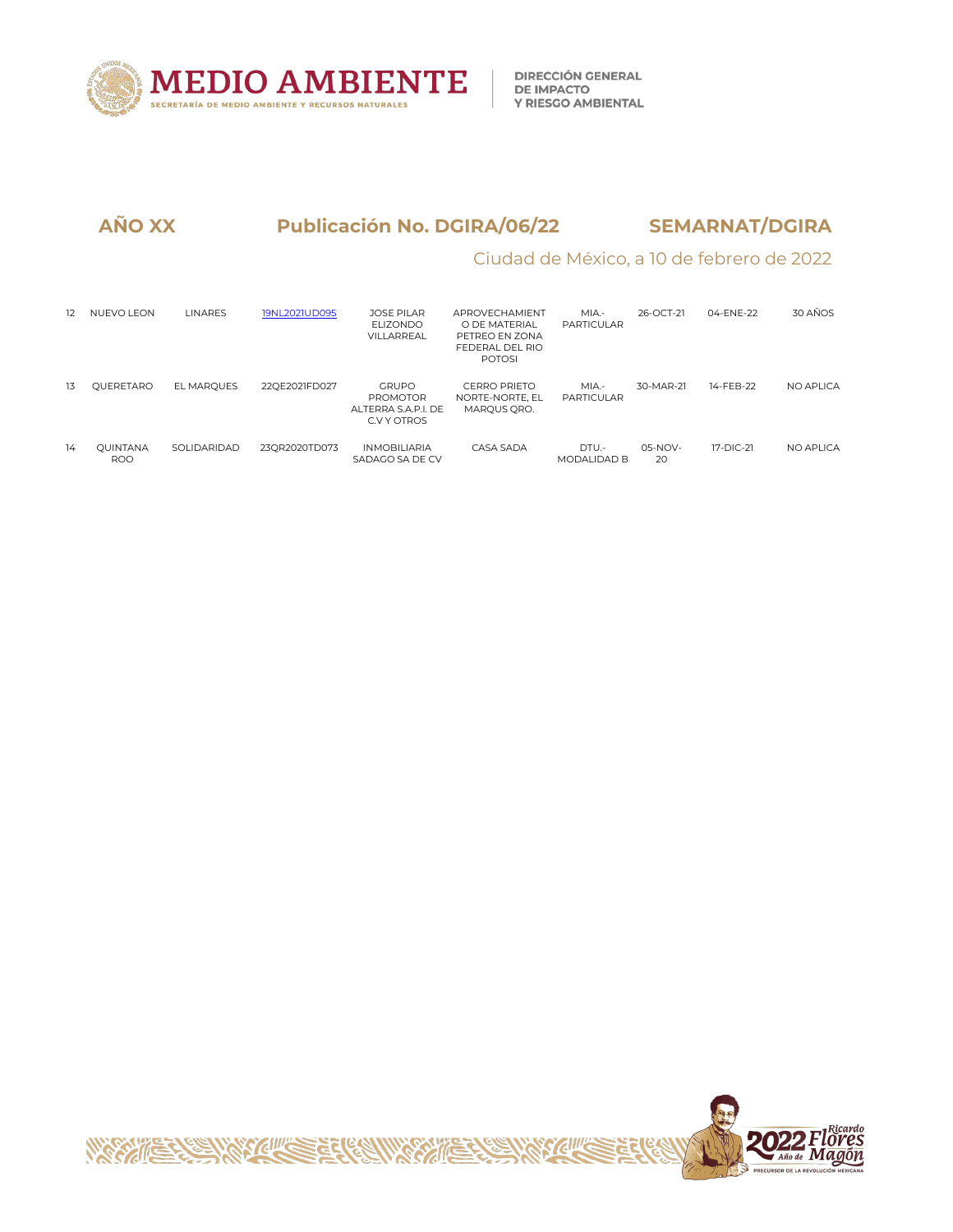

**DIRECCIÓN GENERAL DE IMPACTO Y RIESGO AMBIENTAL** 

**AÑO XX Publicación No. DGIRA/06/22 SEMARNAT/DGIRA**

Ciudad de México, a 10 de febrero de 2022

#### **AVISO A PROMOVENTES**

SE INFORMA QUE A EFECTO DE VALIDAR QUE EL PAGO DE DERECHOS POR CONCEPTO DE LA RECEPCIÓN, EVALUACIÓN Y RESOLUCIÓN DE LAS MANIFESTACIONES DE IMPACTO AMBIENTAL EN CUALQUIERA DE SUS MODALIDADES, SE HAYA EFECTUADO DE ACUERDO CON LOS CRITERIOS AMBIENTALES DE LA TABLA A Y LA CLASIFICACIÓN DE LA TABLA B DEL ARTÍCULO 194 H, FRACCIONES II Y III, DE LA LEY FEDERAL DE DERECHOS, ES NECESARIO QUE PRESENTEN JUNTO CON EL COMPROBANTE DE PAGO, LA MEMORIA DE CÁLCULO CON LOS RESULTADOS DEL LLENADO DE DICHAS TABLAS.

#### **COMUNICADO A TODOS LOS PROMOVENTES**

A TODOS LOS USUARIOS QUE INGRESEN TRÁMITES ANTE ESTA DIRECCIÓN GENERAL DE IMPACTO Y RIESGO AMBIENTAL O EN LAS DELEGACIONES FEDERALES DE LA SEMARNAT EN LOS ESTADOS, SE HACE DEL CONOCIMIENTO QUE, CON RESPECTO DE LA RECEPCIÓN, EVALUACIÓN Y RESOLUCIÓN DE LA MANIFESTACIÓN DE IMPACTO AMBIENTAL (MIA) EN SUS DIFERENTES MODALIDADES (SEMARNAT-004-02-A, SEMARNAT-004-02-B, SEMARNAT-004-03-A Y SEMARNAT-004-03-B), DE ACUERDO CON ELARTÍCULO 34 LALEY GENERAL DEL EQUILIBRIO ECOLÓGICO Y PROTECCIÓN AL AMBIENTE (LGEEPA), DEBERÁN PUBLICAR A SU COSTA, UN EXTRACTO DEL PROYECTO DE LA OBRA O ACTIVIDAD, EN UN PERIÓDICO DE AMPLIA CIRCULACIÓN EN LA ENTIDAD FEDERATIVA DE QUE SE TRATE, DENTRO DEL PLAZO DE CINCO DÍAS CONTADOS A PARTIR DE LA FECHA EN QUE SE PRESENTE LA MIA A ESTA SECRETARÍA.

DICHO EXTRACTO DEBERÁ CONTENER LO SIGUIENTE:

NOMBRE DE LA PERSONA FÍSICA O MORAL RESPONSABLE DEL PROYECTO; BREVE DESCRIPCIÓN DE LA OBRA O ACTIVIDAD DE QUE SE TRATE, INDICANDO LOS ELEMENTOS QUE LA INTEGRAN; UBICACIÓN DEL LUGAR EN EL QUE LA OBRA O ACTIVIDAD SE PRETENDA EJECUTAR, INDICANDO EL ESTADO Y MUNICIPIO Y HACIENDO REFERENCIA A LOS ECOSISTEMAS EXISTENTES Y SU CONDICIÓN AL MOMENTO DE REALIZAR EL ESTUDIO, Y INDICACIÓN DE LOS PRINCIPALES EFECTOS AMBIENTALES QUE PUEDE GENERAR LA OBRA O ACTIVIDAD Y LAS MEDIDAS DE MITIGACIÓN Y REPARACIÓN QUE SE PROPONEN;

POR LO ANTES EXPUESTO SE LE SOLICITA QUE DENTRO DEL TÉRMINO DE 5 DÍAS A QUE HAYA PUBLICADO EL EXTRACTO, DEBERÁ REMITIR A ESTA UNIDAD ADMINISTRATIVA LA PÁGINA DEL PERIÓDICO DONDE SE HUBIERE REALIZADO LA PUBLICACIÓN, PARA QUE SEA INCORPORADA EN EL EXPEDIENTE RESPECTIVO Y PARA TENER LA EVIDENCIA DE QUE CUMPLIÓ EN TIEMPO Y FORMA CON LO REQUERIDO POR LA LGEEPA.

**ATENTAMENTE** DIRECCIÓN GENERAL DE IMPACTO Y RIESGO AMBIENTAL

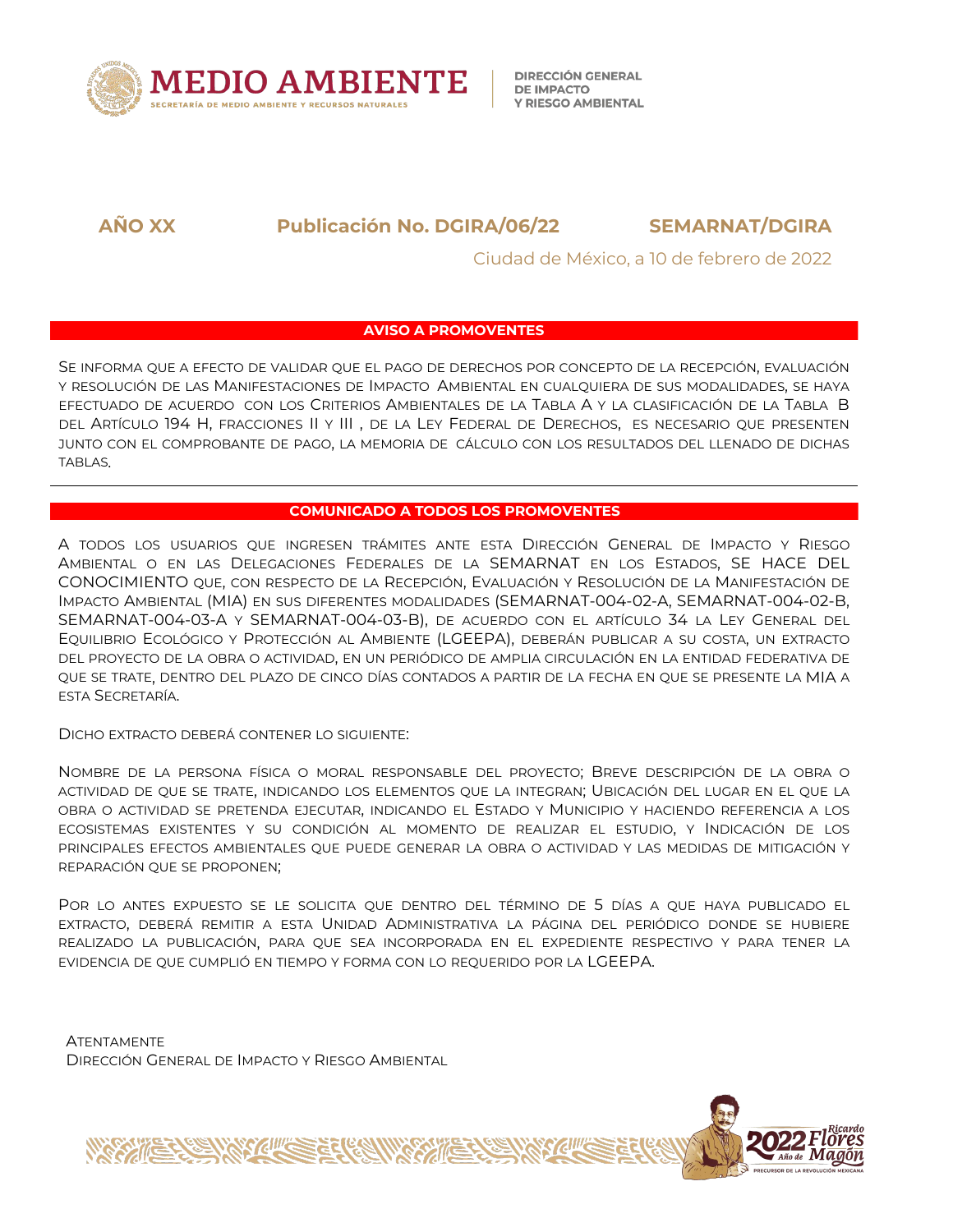

#### **SUBSECRETARÍA DE GESTIÓN PARA LA PROTECCIÓN AL AMBIENTE**

DIRECCIÓN GENERAL DE IMPACTO Y RIESGO AMBIENTAL

SE HACE DE SU CONOCIMIENTO LA ACTUALIZACIÓN DE LOS PAGOS DE DERECHOS QUE LAS DEPENDENCIAS DE LA ADMINISTRACIÓN PÚBLICA FEDERAL COBRAN POR CONCEPTO DE LOSTRÁMITES EN MATERIA DE IMPACTO AMBIENTAL Y ORGANISMOS GENÉTICAMENTE MODIFICADOS, MISMOS QUE ENTRARON EN VIGOR A PARTIR DEL **01 DE ENERO DE 2022**.

**ARTÍCULO 194-H**. POR LOS SERVICIOS QUE A CONTINUACIÓN SE SEÑALAN, SE PAGARÁ EL DERECHO DE IMPACTO AMBIENTAL DE OBRAS O ACTIVIDADES CUYA EVALUACIÓN CORRESPONDA AL GOBIERNO FEDERAL, CONFORME A LAS SIGUIENTES CUOTAS:

I.- POR LA RECEPCIÓN, EVALUACIÓN Y, EN SU CASO, EL OTORGAMIENTO DE LA RESOLUCIÓN DEL INFORME PREVENTIVO.

| <b>SIN AJUSTE</b> | <b>CON AJUSTE</b> |
|-------------------|-------------------|
| I) \$14,733.06    | \$14,733.00       |

II.- POR LA RECEPCIÓN, EVALUACIÓN Y EL OTORGAMIENTO DE LA RESOLUCIÓN DE LA MANIFESTACIÓN DE IMPACTO AMBIENTAL, EN SU MODALIDAD PARTICULAR, DE ACUERDO CON LOS CRITERIOS AMBIENTALES DE LA TABLA A Y LA clasificación de la TABLA B.<br>A) \$ 39,619.91 \$ 39,620.00

| $\mathsf{A}$ | \$39,619.91   | \$39,620.00  |
|--------------|---------------|--------------|
| B)           | \$79,241.67   | \$79,242.00  |
| C)           | \$ 118,863.45 | \$118,863.00 |

III.- POR LA RECEPCIÓN, EVALUACIÓN Y EL OTORGAMIENTO DE LA RESOLUCIÓN DE LA MANIFESTACIÓN DEL IMPACTO AMBIENTAL EN SU MODALIDAD REGIONAL, DE ACUERDO CON LOS CRITERIOS AMBIENTALES DE LA TABLA A Y LA CLASIFICACIÓN DE LA TABLA B:

| A)           | \$ 51,848.40  | \$51.848.00  |
|--------------|---------------|--------------|
| B)           | \$103,694.93  | \$103,695.00 |
| $\mathsf{C}$ | \$ 155,541.44 | \$155,541.00 |

| <b>TABLA A</b> |                                                                                                                        |                  |              |  |
|----------------|------------------------------------------------------------------------------------------------------------------------|------------------|--------------|--|
| No.            | <b>CRITERIOS AMBIENTALES</b>                                                                                           | <b>RESPUESTA</b> | <b>VALOR</b> |  |
|                | ¿Se trata de obras o actividades en áreas naturales                                                                    | No.              |              |  |
|                | protegidas de competencia de la Federación?                                                                            | Sí               | 3            |  |
| $\mathcal{P}$  | ¿Para el desarrollo del proyecto se requiere la autorización<br>de impacto ambiental por el cambio de uso del suelo de | No.              |              |  |
|                | áreas forestales, en selvas o zonas áridas?                                                                            | Si               | 3            |  |
|                | ¿El proyecto implica el uso o manejo de al menos una<br>sustancia considerada dentro de las actividades                | No.              |              |  |
| 3              | consideradas altamente riesgosas?                                                                                      | Sí               | 3            |  |
|                |                                                                                                                        |                  |              |  |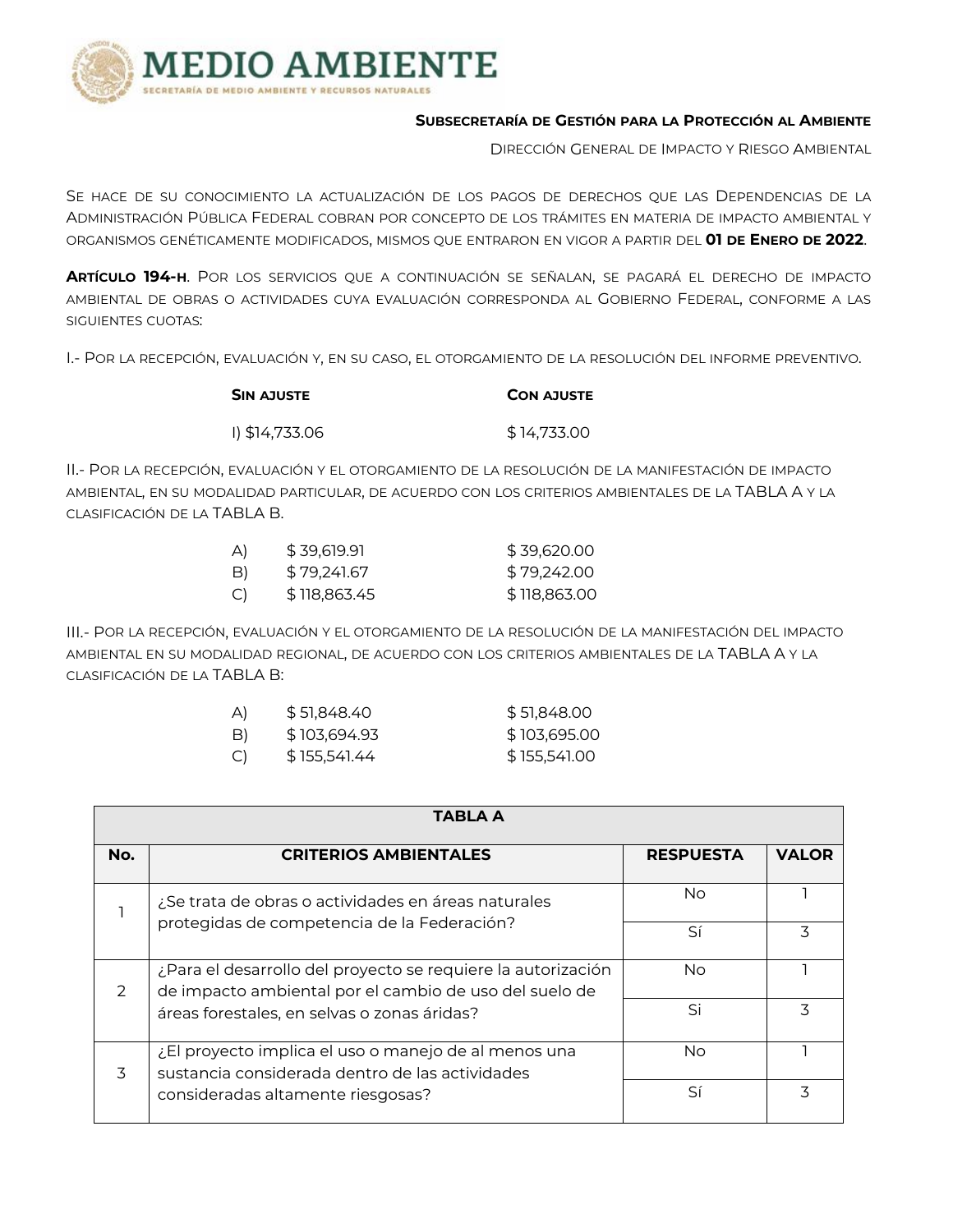

#### **SUBSECRETARÍA DE GESTIÓN PARA LA PROTECCIÓN AL AMBIENTE**

DIRECCIÓN GENERAL DE IMPACTO Y RIESGO AMBIENTAL

| <b>TABLA B</b> |                                                                                          |                 |  |  |  |
|----------------|------------------------------------------------------------------------------------------|-----------------|--|--|--|
| <b>GRADO</b>   | <b>CUOTA A PAGAR SEGÚN EL INCISO</b><br><b>CORRESPONDIENTE A LAS FRACCIONES II Y III</b> | <b>RANGO</b>    |  |  |  |
|                | DE ESTE ARTÍCULO                                                                         | (CLASIFICACIÓN) |  |  |  |
| Mínimo         | a)                                                                                       | 3               |  |  |  |
| Medio          | b)                                                                                       | De $5a7$        |  |  |  |
| Alto           | С                                                                                        | 9               |  |  |  |

VI.- POR LA EVALUACIÓN Y RESOLUCIÓN DE LA SOLICITUD DE MODIFICACIÓN DE PROYECTOS AUTORIZADOS EN MATERIA DE IMPACTO AMBIENTAL, SE PAGARÁ LA SIGUIENTE CUOTA:

VI) \$10,616.24 \$10,616.00

VIII.- POR LA EVALUACIÓN DE LA SOLICITUD DE EXENCIÓN DE PRESENTACIÓN DE LA MANIFESTACIÓN DE IMPACTO AMBIENTAL DE LAS OBRAS Y ACTIVIDADES SEÑALADAS EN EL ARTÍCULO 6O DEL REGLAMENTO DE LA LEY GENERAL DEL EQUILIBRIO ECOLÓGICO Y LA PROTECCIÓN AL AMBIENTE EN MATERIA DE EVALUACIÓN DEL IMPACTO AMBIENTAL, SE PAGARÁ LA SIGUIENTE CUOTA:

VIII) \$4,869.54 \$4,870.00

**ARTÍCULO 194-I**. POR LOS SERVICIOS DE RECEPCIÓN Y ANÁLISIS DE LA SOLICITUD Y, EN SU CASO, LA EXPEDICIÓN DE PERMISOS EN MATERIA DE ORGANISMOS GENÉTICAMENTE MODIFICADOS, SE PAGARÁ EL DERECHO POR ACTIVIDADES RELACIONADAS CON LA LIBERACIÓN AL AMBIENTE CONFORME A LAS SIGUIENTES CUOTAS:

I.) POR EL PERMISO DE LIBERACIÓN EXPERIMENTAL AL AMBIENTE DE ORGANISMOS GENÉTICAMENTE MODIFICADOS, INCLUYENDO SU IMPORTACIÓN.

 $1)$  \$33,680.09 \$ 33,680.00

II) POR EL PERMISO DE LIBERACIÓN AL AMBIENTE EN PROGRAMA PILOTO DE ORGANISMOS GENÉTICAMENTE MODIFICADOS, INCLUYENDO SU IMPORTACIÓN.

I) \$ 33,680.09 \$ 33,680.00

III) POR EL PERMISO DE LIBERACIÓN COMERCIAL AL AMBIENTE DE ORGANISMOS GENÉTICAMENTE MODIFICADOS, INCLUYENDO SU IMPORTACIÓN.

I) \$ 33,680.09 \$ 33,680.00

TRATÁNDOSE DE LA SOLICITUD DE RECONSIDERACIÓN DE RESOLUCIÓN NEGATIVA DE CADA PERMISO A QUE SE REFIERE ESTE ARTÍCULO, SE PAGARA LA CUOTA.

 $1)$  \$ 29,047.25 \$ 29,047.00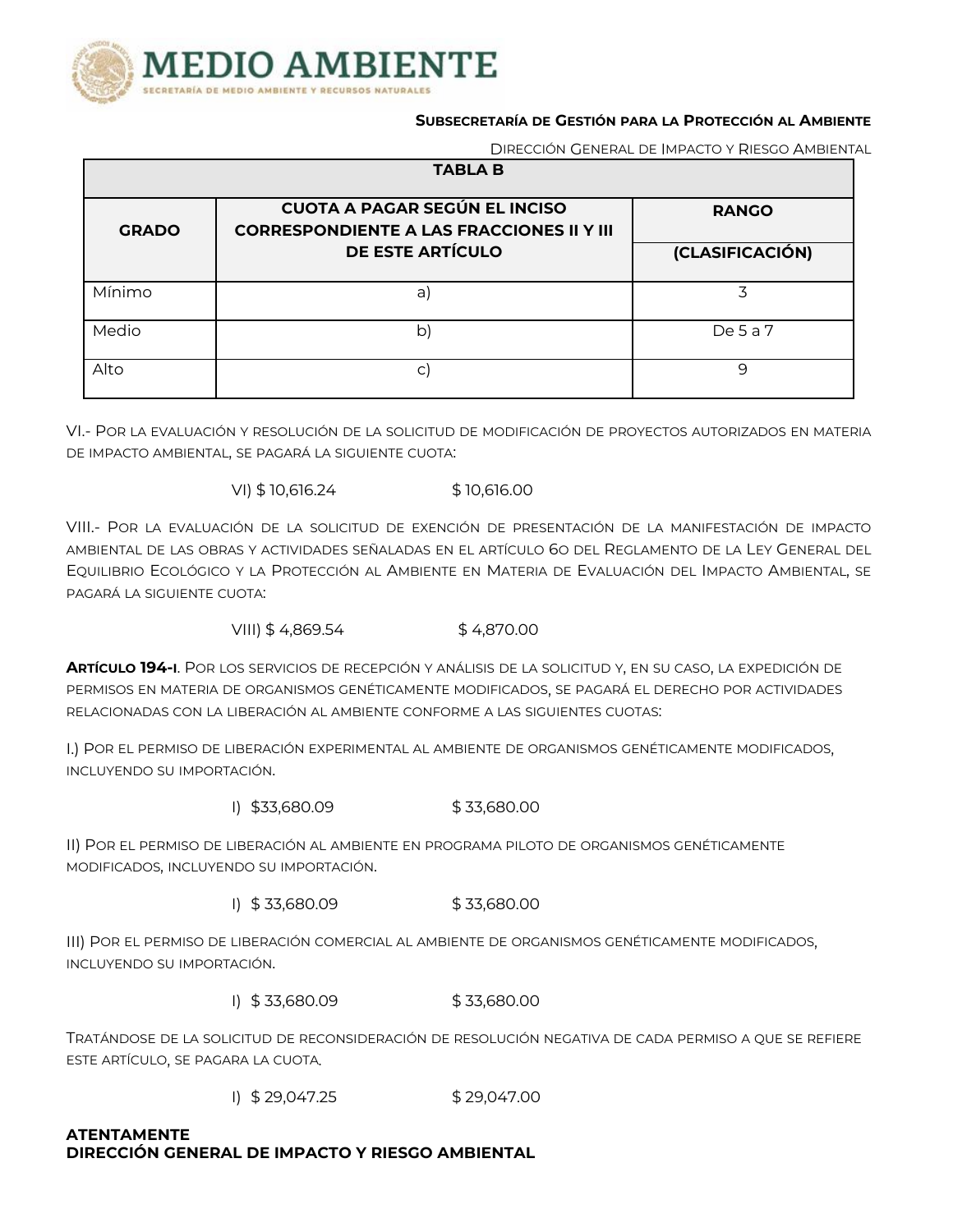

# **AVISO IMPORTANTE**

Acuerdo por el que se dan a conocer las medidas de simplificación administrativa y se expiden los formatos de los trámites que se indican, de la Secretaria de Medio Ambiente y Recursos Naturales en Materia de Impacto Ambiental

Publicado en el DIARIO OFICIAL DE LA FEDERACIÓN el **02/02/2022.**

|              | Formato         | Homoclave         | Nombre oficial del trámite                                                                                                                               |
|--------------|-----------------|-------------------|----------------------------------------------------------------------------------------------------------------------------------------------------------|
|              | FF-SEMARNAT-116 | SEMARNAT-04-001   | Recepción, evaluación y resolución del informe<br>preventivo.                                                                                            |
| Ш            | FF-SEMARNAT-117 | SEMARNAT-04-002-A | Recepción, evaluación y resolución de la<br>Manifestación de Impacto Ambiental en su<br>modalidad particular. No incluye actividad<br>altamente riesgosa |
| $\mathbf{u}$ | FF-SEMARNAT-118 | SEMARNAT-04-002-B | Recepción, evaluación y resolución de la<br>Manifestación de Impacto Ambiental en su<br>modalidad particular. Incluye actividad altamente<br>riesgosa.   |
| $\mathbf{I}$ | FF-SEMARNAT-119 | SEMARNAT-04-003-A | Recepción, evaluación y resolución de la<br>Manifestación de Impacto Ambiental en su<br>modalidad regional. No incluye actividad<br>altamente riesgosa.  |
| v            | FF-SEMARNAT-120 | SEMARNAT-04-003-B | Recepción, evaluación y resolución de la<br>Manifestación de Impacto Ambiental en su<br>modalidad Regional. Incluye actividad altamente<br>riesgosa.     |
| VI           | FF-SEMARNAT-121 | SEMARNAT-09-001-B | Trámite unificado de cambio de uso del suelo<br>forestal. Modalidad B.                                                                                   |

Los formatos de los trámites identificados con Homoclaves: SEMARNAT-04-001, SEMARNAT- 04-002-A, SEMARNAT-04-002-B, SEMARNAT-04-003-A, SEMARNAT-04-003-B y SEMARNAT- 09-001-B se incluyen en el Anexo Único del presente Acuerdo.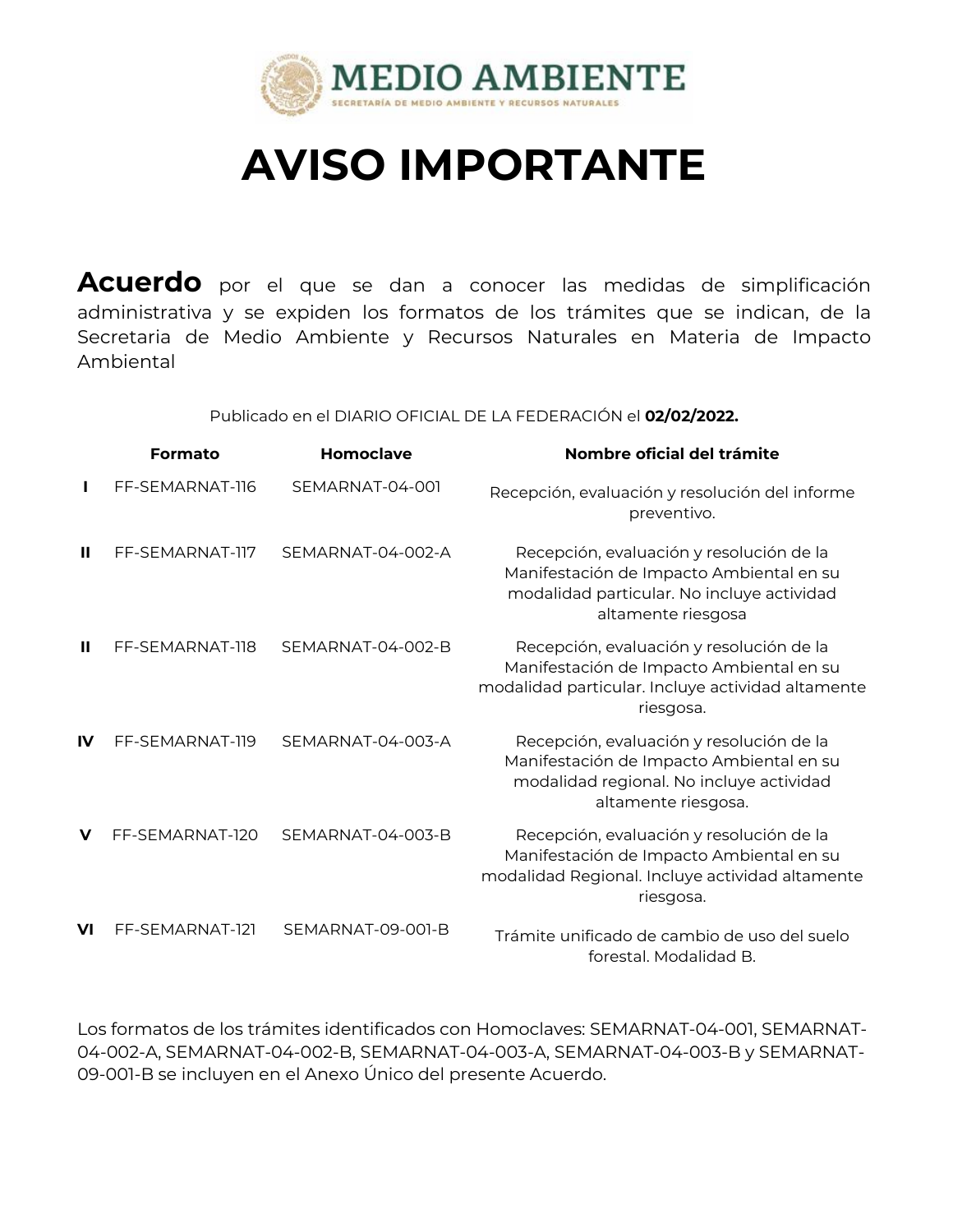

**ARTÍCULO SEGUNDO.** Se dan a conocer las modificaciones a los formatos oficiales de los trámites a cargo de la Secretaría de Medio Ambiente y Recursos Naturales en materia de impacto ambiental, que a continuación seindican:

|              | Formato         | Homoclave       | Nombre oficial del trámite                                                                                                            |
|--------------|-----------------|-----------------|---------------------------------------------------------------------------------------------------------------------------------------|
|              | FF-SEMARNAT-083 | SEMARNAT-04-005 | Aviso de desistimiento de la autorización en<br>materia de impacto ambiental".                                                        |
| Ш            | FF-SEMARNAT-084 | SEMARNAT-04-006 | Exención de la presentación de la manifestación<br>de impacto ambiental".                                                             |
| $\mathbf{I}$ | FF-SEMARNAT-085 | SEMARNAT-04-007 | Aviso de no requerimiento de autorización en<br>materia de impacto ambiental".                                                        |
| IV           | FF-SEMARNAT-086 | SEMARNAT-04-008 | Modificaciones de la obra, actividad o plazos y<br>términos establecidos a proyectos autorizados en<br>materia de impacto ambiental". |
| $\mathbf v$  | FF-SEMARNAT-087 | SEMARNAT-04-009 | "Aviso de cambio de titularidad de la autorización<br>de impacto ambiental".                                                          |

Los formatos de los trámites identificados con Homoclaves: SEMARNAT-04-005, SEMARNAT-04- 006, SEMARNAT-04-007, SEMARNAT-04-008 y SEMARNAT-04-009 se incluyen en el Anexo Único del presente Acuerdo.

**ARTÍCULO TERCERO.** Para recibir notificaciones electrónicas sobre los trámites señalados en los artículos Primero y Segundo del presente Acuerdo, ingresados de manera presencial, los interesados podrán manifestar expresamente su aceptación de recibir notificaciones a través del(os) correo(s) electrónico(s) que proporcionen para tal efecto en el formato correspondiente, en términos de lo previsto en el artículo 35, fracción II de la Ley Federal de Procedimiento Administrativo. Para efectos de lo anterior, se utilizarán las direcciones de correo electrónico indicadas en la Tabla 1, conforme a la Unidad Administrativa que tenga a cargo el trámite correspondiente.